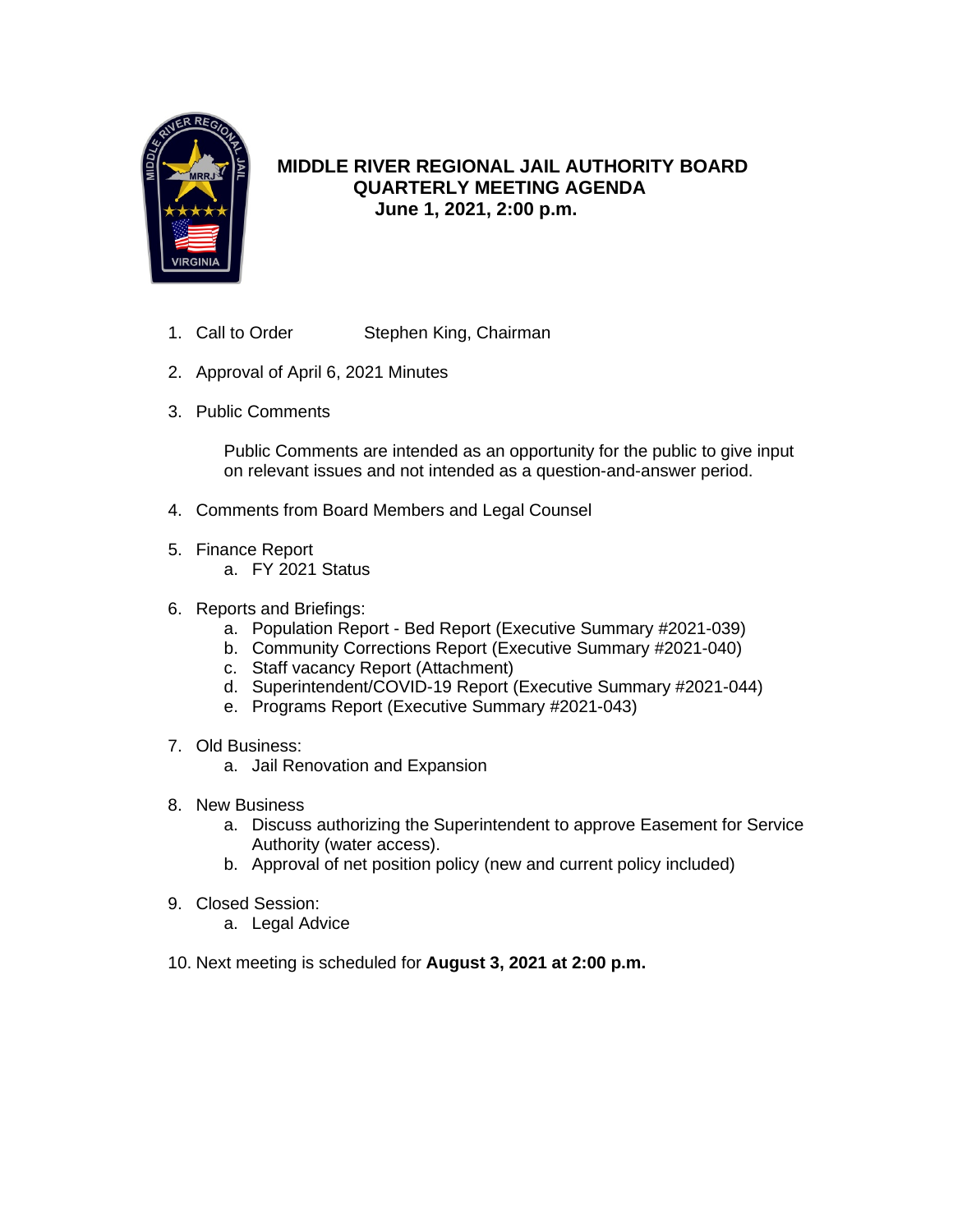

# **MIDDLE RIVER REGIONAL JAIL**

**Serving Staunton, Waynesboro, Harrisonburg and the Counties of Augusta and Rockingham**

**April 6, 2021 2:00 p.m.**

Augusta County Government Center 18 Government Center Lane Verona Virginia 24482

# **1. CALL TO ORDER**

Upon determination of a quorum, Mr. King, Chairman, called the April 6, 2021 Middle River Regional Jail Authority Board meeting to order at 2:10 p.m.

# **Members Present:**

Stephen King, Rockingham County Administrator (Chairman) Steven Rosenberg, Staunton City Manager (Vice Chairman) Timothy Fitzgerald, Augusta County Administrator Michael G. Hamp, Waynesboro City Manager Eric Campbell, Harrisonburg City Manager Cameron McCormick, Waynesboro City Finance Director Phillip Trayer, Staunton City Finance Director Larry Propst, Harrisonburg City Finance Director Patricia Davidson, Rockingham County Finance Director Jennifer Whetzel, Augusta Assistant County Administrator Bryan Hutcheson, Rockingham County Sheriff Donald Smith, Augusta County Sheriff Matt Robertson, Staunton City Sheriff (Virtual)

# **Members Absent:**

Gabriel Camacho, Harrisonburg Interim Chief of Police Joe Harris, Waynesboro City Sheriff

# **Facility Staff:**

Jeffery Newton, CJM, Superintendent, Middle River Regional Jail Eric Young, Director of Operations, Middle River Regional Jail Lori Nicholson, Director of Support Services, Middle River Regional Jail Jeannie Colvin, Finance Director, Middle River Regional Jail Tina Reed, Recorder, Middle River Regional Jail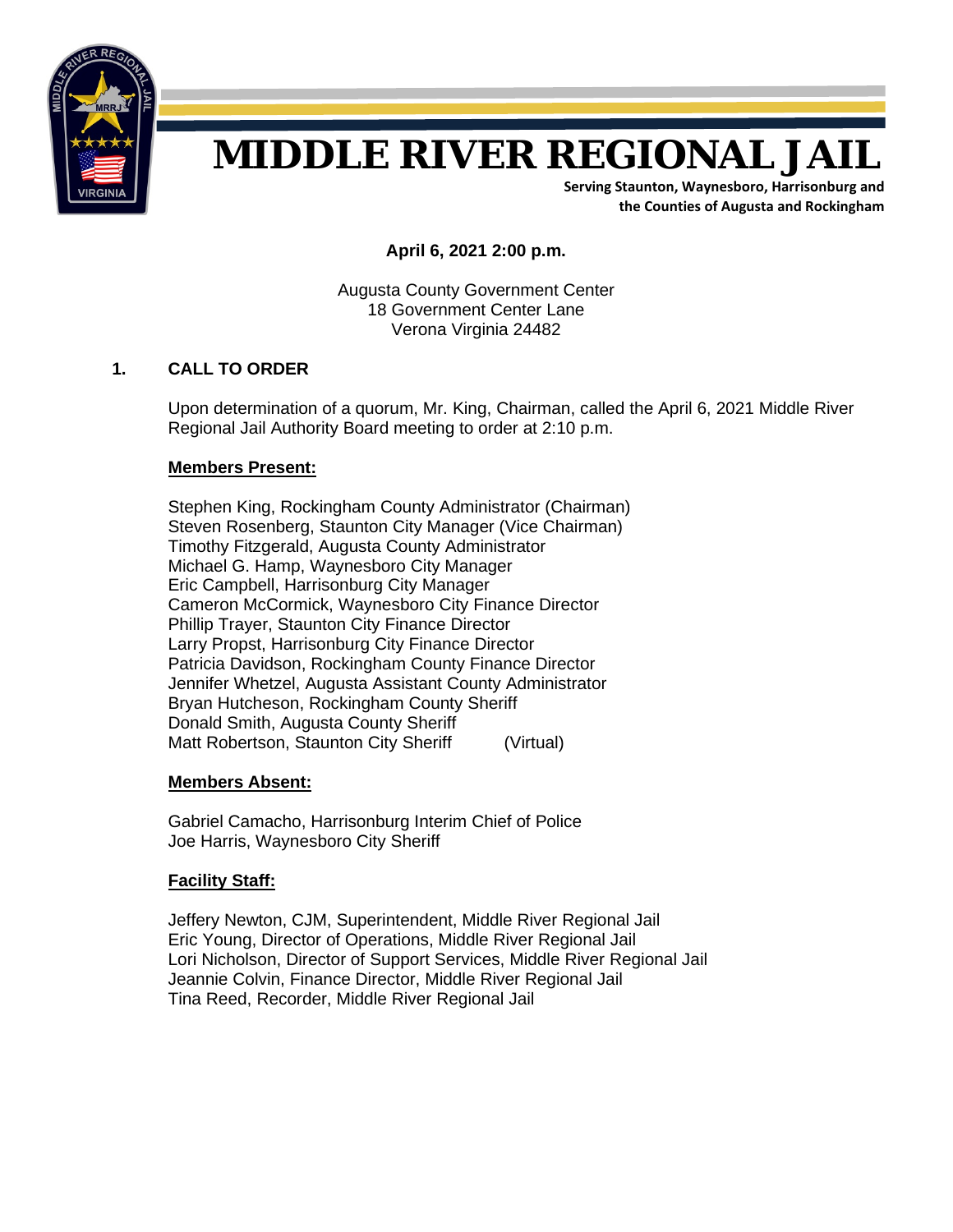#### **Others Present:**

Roger Wiley, Legal Counsel, Middle River Regional Jail Authority Leslie Powell, Chief of Security, Middle River Regional Jail Todd Lloyd, Chief of Operations, Middle River Regional Jail George "Tony" Heflin, Chief of Support Services, Middle River Regional Jail Wyatt Brown, Lieutenant of Support Services, Middle River Regional Jail Captain Jimmy L. Wimer, Rockingham County Misty Cook, Augusta County Finance Director Tyler Moses, IT, Middle River Regional Jail John Hood, WHSV Jessica Wetzler, DNR Tracy Stover, Citizen Nitch Narduzzi, Citizen Calvin Pynn, Citizen Randi Hagy, Citizen Hannah Wittmer, Citizen Manuel Vasquez, Citizen Danny Link, Citizen Anna Cubbage, Citizen Buris Ozuna, Citizen

Approximately 15 citizens attended via Webex

#### **2. RECOGNITIONS, RESOLUTIONS, AWARDS, AND RETIREMENTS**

None at this time.

#### **3. APPROVAL OF MINUTES**

Mr. Rosenberg made a motion to approve the minutes from the February 2, 2021 meeting. Mr. Fitzgerald seconded the motion. Approval was **unanimous.**

# **4. CITIZEN COMMENTS AND COMMUNICATIONS**

Mr. King wants everyone to be aware that no decisions will be made today regarding expansion. Mr. Newton is meeting with locality Boards and Councils. Any decision on expansion must pass through several steps before a decision is made.

Several members of the public, as well as several citizens virtually spoke voicing concerns regarding the potential expansion of the jail.

# **5. COMMENTS FROM BOARD MEMBERS OR LEGAL COUNSEL**

Mr. Hamp stated he may need to leave early for a budget meeting.

#### **6. FINANCE REPORT**

- a. **FY 2021 Update –** Ms. Colvin noted that overtime is up due to lack of staffing; Maintenance and Repairs is up, 90% of budget used. HVAC bid was sent out today.
- b. **Finance Report -**Ms. Colvin asked if there were questions regarding the Finance Report in the meeting packet. There were no questions.
- c. **FY 2022 Proposed Budget –** Ms. Colvin reviewed. Ten vacant officer positions have been placed on hold. A 5% COLA increase will be partially offset by the position upgrades funded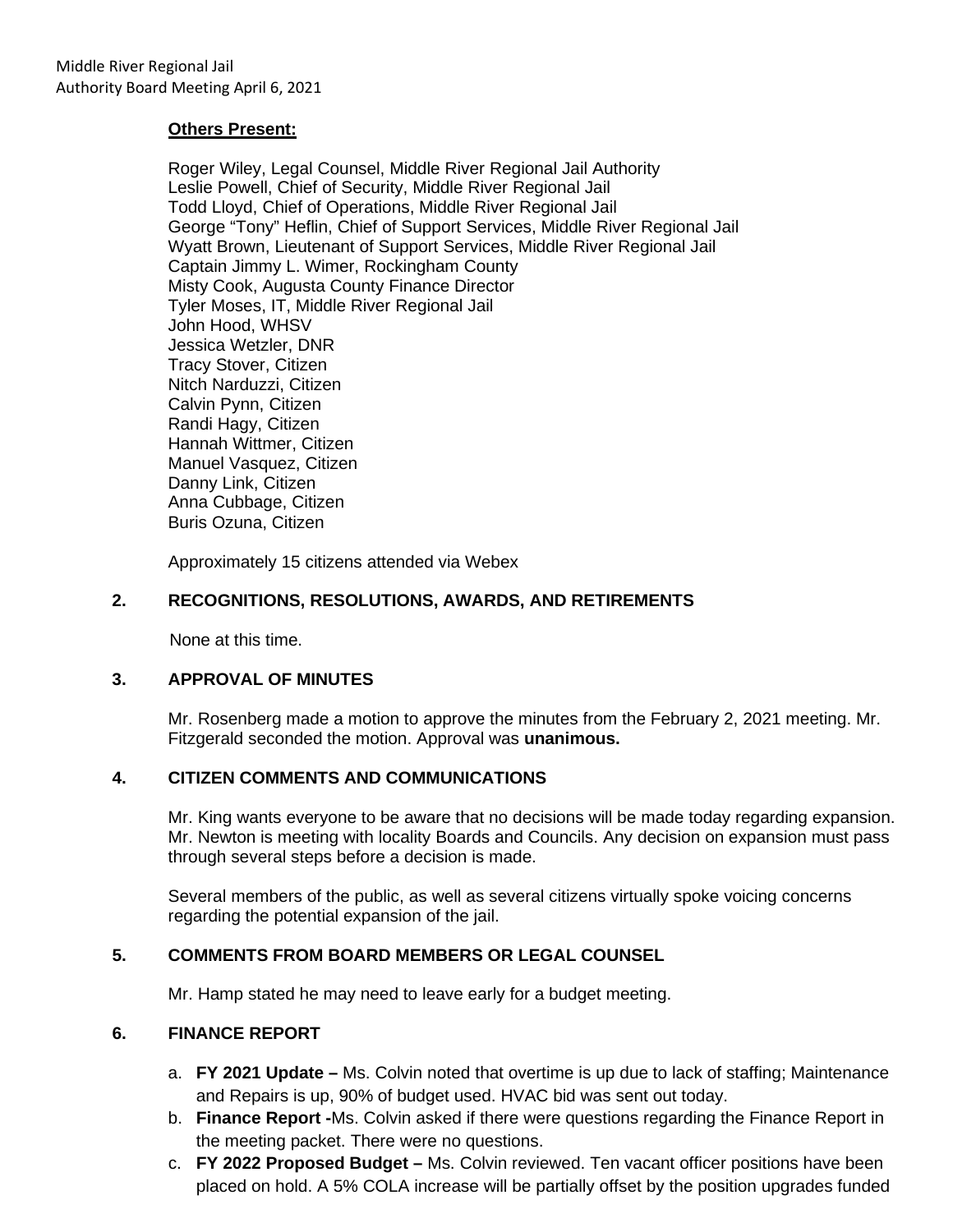by the Compensation Board. Also includes bed rental for 50 inmates at \$55.00 per day/per inmate resulting in a \$1.7 million increase for the locality contributions. There was discussion regarding positions and bed rentals. The Compensation Board has approved a 5% pay increase effective July 1, 2021. \$95,000.00 would be the locality contribution share for the FY 22 pay increase. Ms. Whetzel made a motion to accept the FY 22 budget of \$25,375,820.00 with the caveat that staffing would be reviewed before January 1, 2022. Mr. Hamp seconded the motion. **There were twelve affirmative votes and one dissenting vote.** Mr. King thanked the Finance Committee for the hard work to get a budget prepared.

# **7. REPORTS AND BRIEFING**

Major Young reviewed the following reports:

- **a. Population Report –** As of April 6, 2021, there are a total of 801 offenders being housed by MRRJ. 44 inmates have been moved to the Department of Corrections.
- **b. Community Corrections Report –** Report reviewed and discussed. As of April 6, 2021 there are 87 offenders on HEI and 54 offenders on HEM. Home Electronic Incarceration offenders maintain jobs in the community. Home Electronic Monitoring are bonds through the courts.
- **c. Staff Vacancy Report –** Reviewed. At this time there are 24 Officer vacancies. 10 of the vacant positions are placed on hold. There are also 3 Nursing vacancies. Mr. Newton informed the Board that a job fair is planned for Saturday, April 10, 2021 from 9:00 a.m. – 1:00 p.m.
- **d. Superintendent's Report –**
	- COVID-19 update Approximately 40% of staff have been vaccinated. 48% of inmates have been vaccinated.
	- Changes have been made to the intake process to keep the virus out if possible.
	- Operationally court transports, visitation and programs have restarted.
	- Staff are rapid tested weekly.
- **e. Programs Report –** Major Nicholson reviewed the Programs Report. Programs are resuming and numbers will begin to go back up.

# **8. OLD BUSINESS**

There was no old business to discuss.

# **9. NEW BUSINESS**

There was no new business to discuss.

# **10. CLOSED SESSION**

Mr. Fitzgerald made a motion to go into closed session; seconded by Mr. Hamp. The vote of the Authority members to go into closed session was **unanimous.**

Middle River Regional Jail Authority Board entered closed session pursuant to:

• **The legal exemption under Virginia Code §2.2-3711(A)(7)**

Advise of legal counsel regarding potential litigation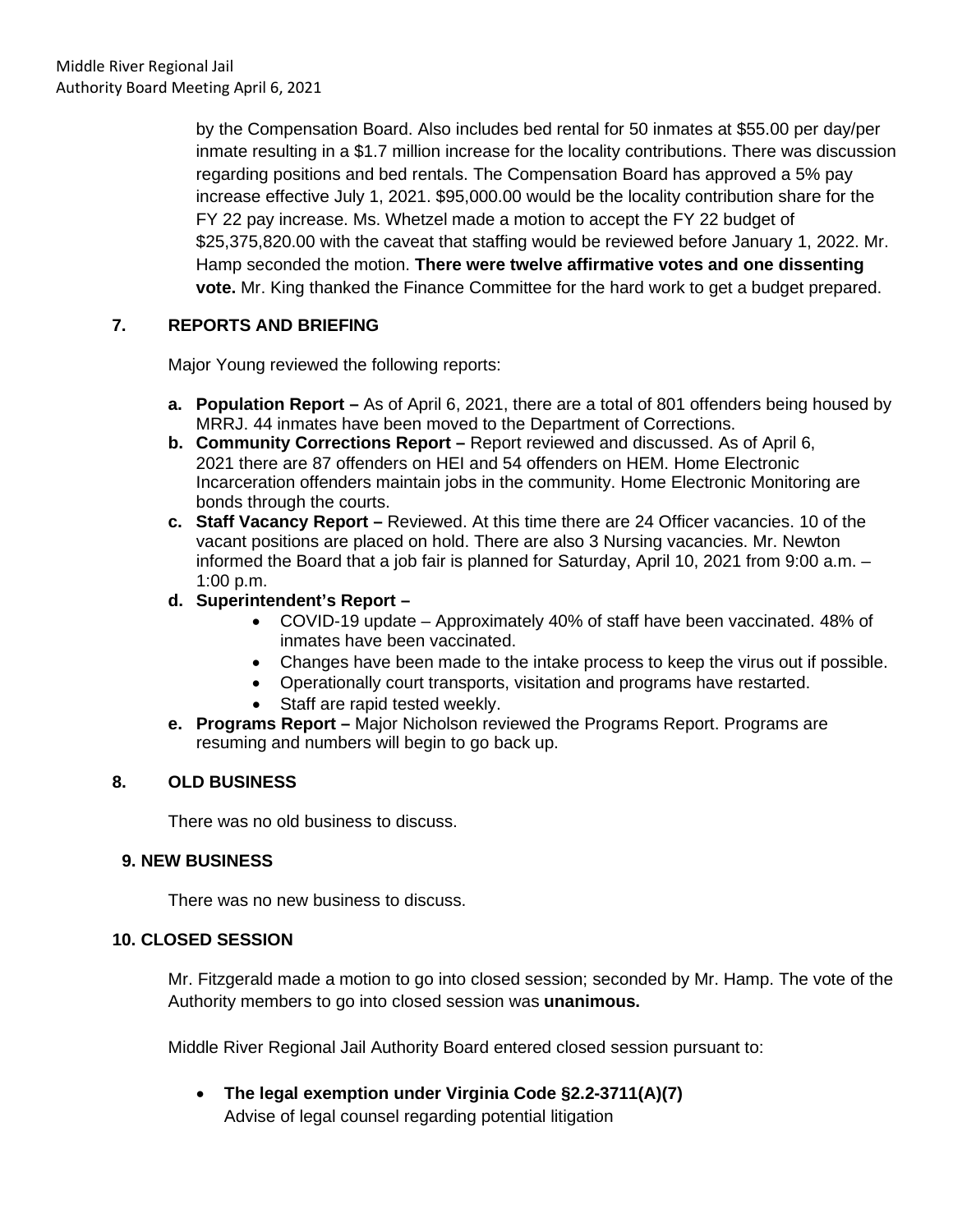# **CLOSED SESSION (cont.)**

Mr. Fitzgerald made a motion to go out of closed session; seconded by Ms. Whetzel. All ayes to certify only discussion of legal advice regarding potential litigation was discussed.

Roll Call Vote as follows:

| Aye |
|-----|
| Aye |
| Aye |
| Aye |
| Aye |
| Aye |
| Aye |
| Aye |
| Aye |
| Aye |
| Aye |
| Aye |
|     |

#### **11. ADJOURNMENT**

With no additional business before the Authority Board, Mr. Fitzgerald made a motion to adjourn; seconded by Mr. Rosenburg. The meeting was adjourned at 3:10 p.m.

**The next Authority Board meeting is scheduled for June 1, 2021 at 2:00 p.m.**

**Location: Augusta County Government Center Smith Board Room West.**

\*\*\*\*\*\*\*\*\*\*\*\*\*\*\*\*\*\*\*\*\*\*\*\*\*\*\*\*\*\*\*\*\*\*\*\*\*\*\*\*\*\*\*\*\*\*\*\*\*\*\*\*\*\*\*\*\*\*\*\*\*\*\*\*\*\*\*\*\*\*\*\*\*\*\*\*\*\*\*\*\*\*\*\*\*\*

 $\overline{a}$ Stephen King, Chairman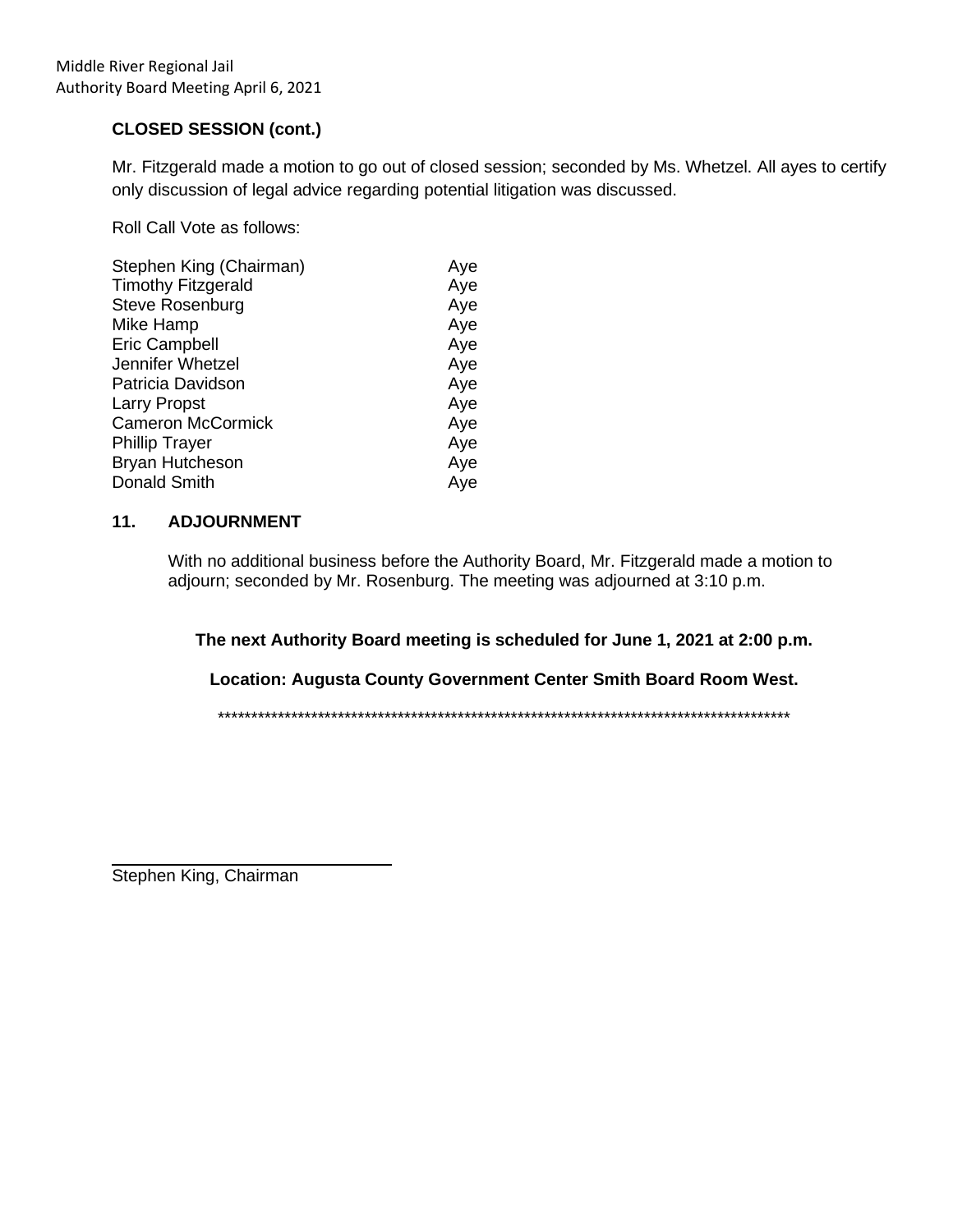| 5/21/2021                                                                                                                                                                                                                                                                                                                                                                                             | FUND #-098 **MIDDLE RIVER REG.JAIL AUTH.*<br>$7/01/2020 -$ |                           | COUNTY OF AUGUSTA<br>REVENUE SUMMARY<br>4/30/2021 |                                             | $*GLO60*$                                     |       | PAGE<br>TIME | 1<br>15:56<br>$-D$ E T A I L- |
|-------------------------------------------------------------------------------------------------------------------------------------------------------------------------------------------------------------------------------------------------------------------------------------------------------------------------------------------------------------------------------------------------------|------------------------------------------------------------|---------------------------|---------------------------------------------------|---------------------------------------------|-----------------------------------------------|-------|--------------|-------------------------------|
| MAJOR                                                                                                                                                                                                                                                                                                                                                                                                 |                                                            | <b>BUDGET</b>             | <b>CURRENT</b>                                    | $Y-T-D$                                     |                                               |       |              |                               |
| ACCT#<br>$\frac{1}{2} \frac{1}{2} \frac{1}{2} \frac{1}{2} \frac{1}{2} \frac{1}{2} \frac{1}{2} \frac{1}{2} \frac{1}{2} \frac{1}{2} \frac{1}{2} \frac{1}{2} \frac{1}{2} \frac{1}{2} \frac{1}{2} \frac{1}{2} \frac{1}{2} \frac{1}{2} \frac{1}{2} \frac{1}{2} \frac{1}{2} \frac{1}{2} \frac{1}{2} \frac{1}{2} \frac{1}{2} \frac{1}{2} \frac{1}{2} \frac{1}{2} \frac{1}{2} \frac{1}{2} \frac{1}{2} \frac{$ | DESCRIPTION<br>-----------                                 | AMOUNT<br>$- - - - - -$   | AMOUNT<br>$- - - - - - -$                         | AMOUNT<br>$- - - - - -$                     | <b>BALANCE</b><br>-------                     | ႜ     |              |                               |
| 000999                                                                                                                                                                                                                                                                                                                                                                                                |                                                            |                           |                                                   |                                             |                                               |       |              |                               |
| 0000<br>015000                                                                                                                                                                                                                                                                                                                                                                                        | **MIDDLE RIVER REG.JAIL AUTH.*                             |                           |                                                   |                                             |                                               |       |              |                               |
| 0000                                                                                                                                                                                                                                                                                                                                                                                                  | **REV USE OF MONEY & PROPERTY*                             |                           |                                                   |                                             |                                               |       |              |                               |
| 015010                                                                                                                                                                                                                                                                                                                                                                                                |                                                            |                           |                                                   |                                             |                                               |       |              |                               |
| 0001                                                                                                                                                                                                                                                                                                                                                                                                  | INTEREST INCOME                                            | 125,000.00                |                                                   | 39, 333.82                                  | 85,666.18                                     | 68.53 |              |                               |
| 0099                                                                                                                                                                                                                                                                                                                                                                                                  | INTEREST INCOME-DEBT SVC RES U                             |                           |                                                   | 137.49                                      | $137.49-$                                     |       |              |                               |
| 015020<br>0007                                                                                                                                                                                                                                                                                                                                                                                        | SALE OF SALVAGE & SURPLUS                                  |                           |                                                   | 35,522.00                                   | $35,522.00 -$                                 |       |              |                               |
|                                                                                                                                                                                                                                                                                                                                                                                                       | **REV USE OF MONEY & PROPERTY*                             | 125,000.00                |                                                   | 74,993.31                                   | 50,006.69                                     | 40.00 |              |                               |
| 016050                                                                                                                                                                                                                                                                                                                                                                                                |                                                            |                           |                                                   |                                             |                                               |       |              |                               |
| 0001                                                                                                                                                                                                                                                                                                                                                                                                  | EMPLOYEE MEALS                                             | 4,000.00                  |                                                   | 130.00                                      | 3,870.00                                      | 96.75 |              |                               |
| 0002                                                                                                                                                                                                                                                                                                                                                                                                  | INMATE PHONE SYSTEM                                        | 425,000.00                |                                                   | 375,000.01                                  | 49,999.99                                     | 11.76 |              |                               |
| 0003                                                                                                                                                                                                                                                                                                                                                                                                  | INMATE MEDICAL CO-PAY                                      | 66,000.00                 |                                                   | 57,770.12                                   | 8,229.88                                      | 12.46 |              |                               |
| 0004                                                                                                                                                                                                                                                                                                                                                                                                  | HOME ELECTRONIC MONITORING                                 |                           |                                                   |                                             |                                               |       |              |                               |
| 0005                                                                                                                                                                                                                                                                                                                                                                                                  | WORK RELEASE                                               | 525,000.00                |                                                   | 197,871.70                                  | 327,128.30                                    | 62.31 |              |                               |
| 0006                                                                                                                                                                                                                                                                                                                                                                                                  | INMATE KEEP FEES                                           | 230,000.00                |                                                   | 341,083.26                                  | $111,083.26 - 48.29 -$                        |       |              |                               |
| 0099                                                                                                                                                                                                                                                                                                                                                                                                  | MISCELLANEOUS REVENUE                                      | 99,412.00<br>------------ |                                                   | 62,123.95                                   | 37,288.05                                     | 37.50 |              |                               |
|                                                                                                                                                                                                                                                                                                                                                                                                       | EMPLOYEE MEALS                                             | 1,349,412.00              |                                                   | 1,033,979.04                                | 315,432.96                                    | 23.37 |              |                               |
| 019020                                                                                                                                                                                                                                                                                                                                                                                                |                                                            |                           |                                                   |                                             |                                               |       |              |                               |
| 0001                                                                                                                                                                                                                                                                                                                                                                                                  | BED RENTALS-STATE & FEDERAL                                |                           |                                                   |                                             |                                               |       |              |                               |
| 0002                                                                                                                                                                                                                                                                                                                                                                                                  | LOCAL BED RENTALS                                          |                           |                                                   |                                             |                                               |       |              |                               |
| 0003                                                                                                                                                                                                                                                                                                                                                                                                  | LOCALITY CONTRIBUTIONS                                     | 11,908,817.00             |                                                   | 12,504,622.48                               | $595,805.48 - 5.00 -$                         |       |              |                               |
| 0004                                                                                                                                                                                                                                                                                                                                                                                                  | LOCAL WORK FORCE                                           |                           |                                                   |                                             |                                               |       |              |                               |
| 0011                                                                                                                                                                                                                                                                                                                                                                                                  | RECOVERED COSTS-COMMISSARY FUN                             | 317,165.00                |                                                   | 239,560.30                                  | 77,604.70                                     | 24.46 |              |                               |
| 0012<br>0013                                                                                                                                                                                                                                                                                                                                                                                          | RECOVERED COSTS-OPERATIONS<br>RECOVERED COSTS-MEDICAL      | 47,296.00                 |                                                   | 71,460.39<br>232,700.40                     | 24, 164. 39 - 51. 09 -<br>197,700.40- 564.85- |       |              |                               |
| 0014                                                                                                                                                                                                                                                                                                                                                                                                  | RECOVERED COSTS - STATE & FEDE                             | 35,000.00                 |                                                   |                                             |                                               |       |              |                               |
|                                                                                                                                                                                                                                                                                                                                                                                                       |                                                            | ------------              |                                                   | . _ _ _ _ _ _ _ _ _ _ _ _<br>______________ | . _ _ _ _ _ _ _ _ _ _ _ _ _ _ _ _ _           |       |              |                               |
|                                                                                                                                                                                                                                                                                                                                                                                                       | BED RENTALS-STATE & FEDERAL                                | 12,308,278.00             |                                                   | 13,048,343.57                               | $740,065.57 - 6.01 -$                         |       |              |                               |
| 023020                                                                                                                                                                                                                                                                                                                                                                                                |                                                            |                           |                                                   |                                             |                                               |       |              |                               |
| 0002                                                                                                                                                                                                                                                                                                                                                                                                  | COMPENSATION BOARD REIMBURSEME                             | 6,193,415.00              |                                                   | 4,876,538.96                                | 1,316,876.04 21.26                            |       |              |                               |
| 0003                                                                                                                                                                                                                                                                                                                                                                                                  | STATE PER DIEM REIMBURSEMENT                               | 2,056,500.00              |                                                   | 1,473,632.00                                | 582,868.00                                    | 28.34 |              |                               |
| 0004                                                                                                                                                                                                                                                                                                                                                                                                  | STATE CAPITAL REIMBURSEMENT                                |                           |                                                   |                                             |                                               |       |              |                               |
| 9999                                                                                                                                                                                                                                                                                                                                                                                                  | AID TO THE COMMONWEALTH-CONTRA                             |                           |                                                   |                                             |                                               |       |              |                               |
|                                                                                                                                                                                                                                                                                                                                                                                                       | COMPENSATION BOARD REIMBURSEME 8,249,915.00                |                           |                                                   | 6,350,170.96                                | 1,899,744.04 23.02                            |       |              |                               |
| 024050                                                                                                                                                                                                                                                                                                                                                                                                |                                                            |                           |                                                   |                                             |                                               |       |              |                               |
| 0006                                                                                                                                                                                                                                                                                                                                                                                                  | DEPT BEH HLTH & DEV VCSB-TDO                               | 64,590.00                 |                                                   | 11,893.65                                   | 52,696.35 81.58                               |       |              |                               |
| 0010                                                                                                                                                                                                                                                                                                                                                                                                  | MRRJ MENTAL HEALTH PROGRAM (GR                             |                           |                                                   | 79,634.42<br>-----------                    | 79,634.42-                                    |       |              |                               |
|                                                                                                                                                                                                                                                                                                                                                                                                       | DEPT BEH HLTH & DEV VCSB-TDO                               | 64,590.00                 |                                                   | 91,528.07                                   | $26,938.07 - 41.70 -$                         |       |              |                               |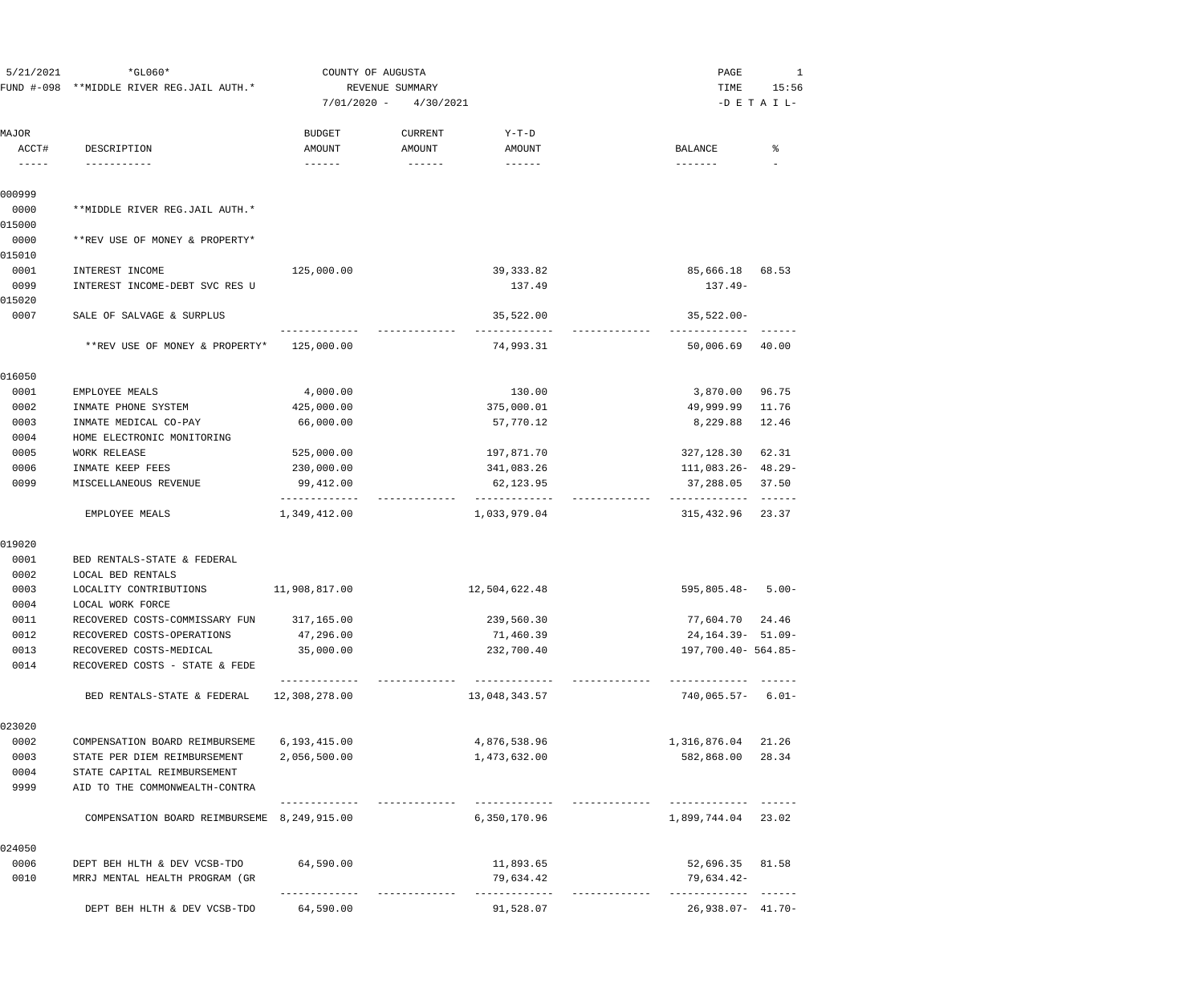| 5/21/2021 | $*$ GL060*                                | COUNTY OF AUGUSTA |                 |               | PAGE            | 2     |
|-----------|-------------------------------------------|-------------------|-----------------|---------------|-----------------|-------|
|           | FUND #-098 **MIDDLE RIVER REG.JAIL AUTH.* |                   | REVENUE SUMMARY |               | TIME            | 15:56 |
|           |                                           | $7/01/2020 -$     | 4/30/2021       |               | $-D$ E T A I L- |       |
| MAJOR     |                                           | <b>BUDGET</b>     | CURRENT         | $Y-T-D$       |                 |       |
| ACCT#     | DESCRIPTION                               | AMOUNT            | AMOUNT          | AMOUNT        | BALANCE         | ႜ     |
|           |                                           | ------            |                 | ------        |                 |       |
| 033011    |                                           |                   |                 |               |                 |       |
| 0003      | JUSTICE ASSISTANCE GRANT (JAG)            |                   |                 |               |                 |       |
| 0021      | EQUIPMENT (COVID GRANT)                   |                   |                 | 15,872.00     | 15,872.00-      |       |
|           | JUSTICE ASSISTANCE GRANT (JAG)            |                   |                 | 15,872.00     | 15,872.00-      |       |
|           | --FUND TOTAL--                            | 22,097,195.00     |                 | 20,614,886.95 | 1,482,308.05    | 6.70  |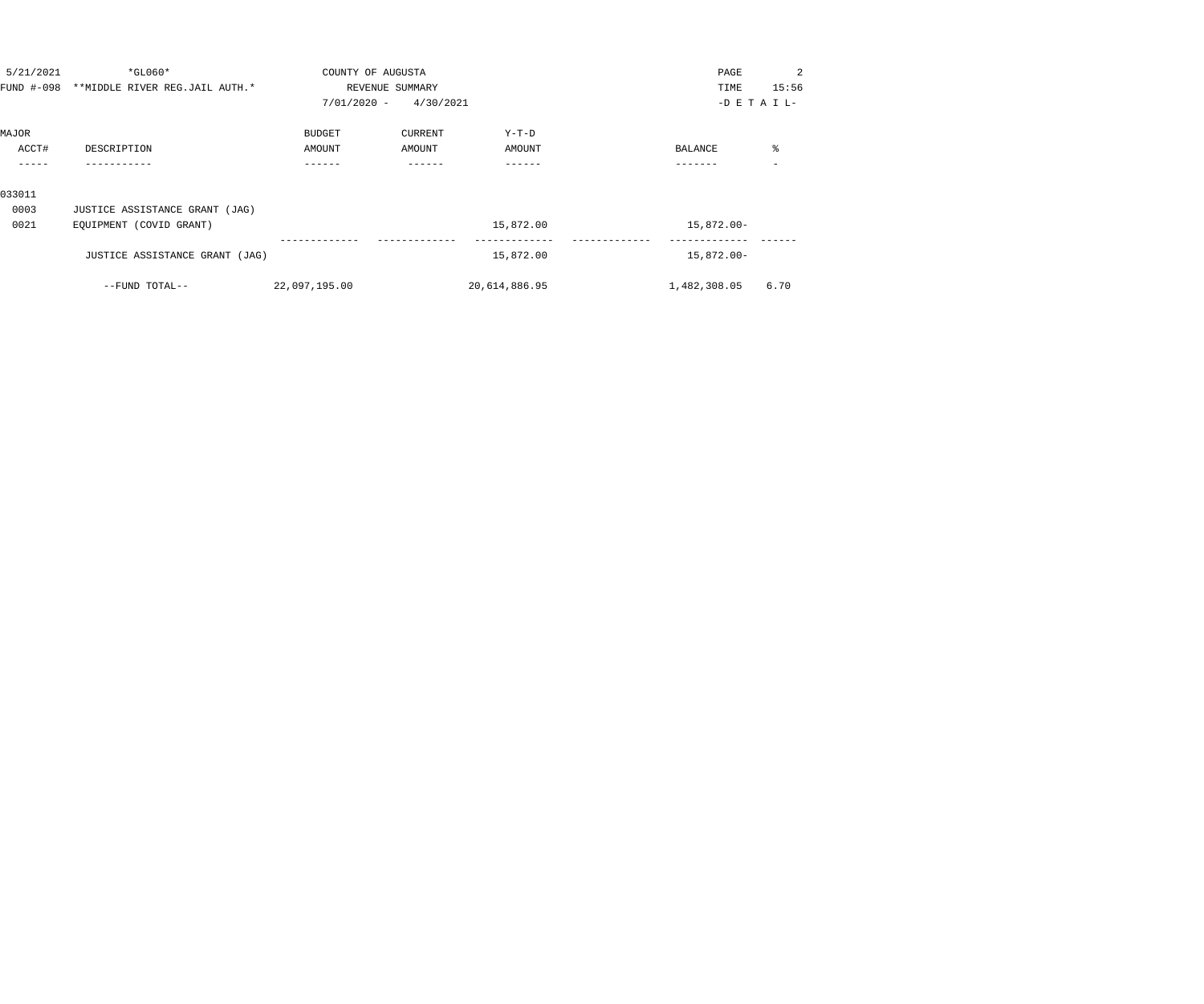| 5/21/2021              | $*GLO60*$                                 | COUNTY OF AUGUSTA         |                                               |                       | PAGE                   | 3                  |
|------------------------|-------------------------------------------|---------------------------|-----------------------------------------------|-----------------------|------------------------|--------------------|
|                        | FUND #-098 **MIDDLE RIVER REG.JAIL AUTH.* |                           | EXPENDITURE SUMMARY                           |                       | TIME                   | 15:56              |
|                        |                                           | $7/01/2020 -$             | 4/30/2021                                     |                       |                        | $-D$ E T A I L-    |
|                        |                                           |                           |                                               |                       |                        |                    |
| MAJOR                  |                                           | <b>BUDGET</b>             | $Y-T-D$<br><b>CURRENT</b>                     | <b>ENCUMBRANCE</b>    | UNENCUMBERED           |                    |
| ACCT#<br>$- - - - - -$ | DESCRIPTION<br>-----------                | AMOUNT<br>$- - - - - - -$ | AMOUNT<br>AMOUNT<br>$- - - - - - -$<br>------ | AMOUNT<br>----------- | BALANCE<br>-------     | ႜ                  |
| 000999                 |                                           |                           |                                               |                       |                        |                    |
| 0000                   | **MIDDLE RIVER REG.JAIL AUTH.*            |                           |                                               |                       |                        |                    |
| 033020                 |                                           |                           |                                               |                       |                        |                    |
| 0000                   | **OPERATIONS**                            |                           |                                               |                       |                        |                    |
| 1100                   | SALARIES & WAGES                          | 8,355,483.00              | 6,632,506.14                                  |                       | 1,722,976.86           | 20.62              |
| 1200                   | SALARIES & WAGES-OVERTIME                 | 514,325.00                | 491,657.68                                    |                       | 22,667.32              | 4.40               |
| 1300                   | SALARIES & WAGES-PART TIME                | 508,316.00                | 267, 119.22                                   |                       | 241,196.78             | 47.45              |
| 1400                   | SALARIES & WAGES-TDO TRANSPORT            | 60,000.00                 | 29,394.60                                     |                       | 30,605.40              | 51.00              |
| 2100                   | EMPLOYERS SHARE - FICA                    | 722,016.00                | 552,935.08                                    |                       | 169,080.92             | 23.41              |
| 2210                   | EMPLOYERS SHARE - RETIREMENT              | 1,009,342.00              | 755,290.16                                    |                       | 254,051.84             | 25.17              |
| 2300                   | EMPLOYERS SHARE-HEALTH INSURAN            | 1,842,478.00              | 1,397,614.00                                  |                       | 444,864.00             | 24.14              |
| 2400                   | EMPLOYERS SHARE-GROUP LIFE INS            | 111,963.00                | 83,781.86                                     |                       | 28,181.14              | 25.17              |
| 2500                   | LINE OF DUTY PREMIUMS                     | 40,257.00                 | 40,257.00                                     |                       |                        |                    |
| 2600                   | EMPLOYERS SHARE-VRS HYBRID STD            | 5,160.00                  | 4,723.25                                      |                       | 436.75                 | 8.46               |
| 2700                   | WORKERS COMPENSATION INSURANCE            | 133,839.00                | 138,934.00                                    |                       | $5,095.00 -$           | $3.80 -$           |
| 2800                   | HEALTH INSURANCE                          |                           |                                               |                       |                        |                    |
| 2801                   | HOSPITALIZATION-MRRJ                      |                           |                                               |                       |                        |                    |
| 2802                   | HEALTH SAVINGS ACCOUNT                    | 14,000.00                 | 9,500.76                                      |                       | 4,499.24               | 32.13              |
|                        | <b>HEALTH CLUB</b>                        |                           |                                               |                       |                        |                    |
| 3102                   |                                           |                           |                                               |                       |                        |                    |
| 3103                   | OTHER BENEFITS                            | 16,400.00                 | 23,387.93                                     |                       | $6,987.93 - 42.60 -$   |                    |
| 3110                   | PROFESSIONAL HEALTH SERVICES              | 1,688,293.00              | 1,230,078.40                                  |                       | 458,214.60             | 27.14              |
| 3111                   | HOSPITAL HEALTH SERVICES                  |                           |                                               |                       |                        |                    |
| 3112                   | PHYSICALS NEW EMPLOYEES                   | 7,800.00                  |                                               |                       | 7,800.00 100.00        |                    |
| 3121                   | JAIL EDUCATION PROGRAM                    |                           |                                               |                       |                        |                    |
| 3124                   | PROFESSIONAL SERVICES                     | 83,000.00                 | 52,488.61                                     |                       | 30,511.39              | 36.76              |
| 3310                   | REPAIRS & MAINTENANCE-CONTRACT            | 212,550.00                | 165,605.69                                    |                       | 46,944.31              | 22.08              |
| 3320                   | MAINTENANCE SERVICE CONTRACTS             | 60,000.00                 | 13,154.25                                     |                       | 46,845.75              | 78.07              |
| 3321                   | TECHNOLOGY MAINT. CONTRACTS               | 225,000.00                | 315,613.17                                    |                       | $90,613.17 - 40.27 -$  |                    |
| 3322                   | PEST EXTERMINATION                        | 2,000.00                  | 675.00                                        |                       | 1,325.00               | 66.25              |
| 3324                   | CONTRACTED FOOD SERVICES                  | 1,250,000.00              | 829,660.47                                    |                       | 420, 339.53 33.62      |                    |
| 3330                   | REPAIRS & MAINTENANCE-VEHICLES            | 20,000.00                 | 6,615.08                                      |                       | 13,384.92              | 66.92              |
| 3600                   | ADVERTISING                               | 2,000.00                  | 4,151.25                                      |                       | 2, 151. 25 - 107. 56 - |                    |
| 3900                   | INDIRECT COST TO FISCAL AGENT             | 133,491.00                | 65,654.49                                     |                       | 67,836.51              | 50.81              |
| 5100                   | ELECTRIC SERVICES                         | 425,000.00                | 260, 319.81                                   |                       | 164,680.19             | 38.74              |
| 5102                   | HEATING SERVICES                          | 175,000.00                | 63,198.04                                     |                       | 111,801.96             | 63.88              |
| 5103                   | WATER & SEWER SERVICES                    | 400,000.00                | 193,472.36                                    |                       | 206,527.64             | 51.63              |
| 5104                   | REFUSE COLLECTION                         | 25,000.00                 | 15,549.62                                     |                       | 9,450.38               | 37.80              |
| 5201                   | POSTAGE                                   | 3,000.00                  | 1,406.03                                      |                       | 1,593.97               | 53.13              |
| 5203                   | TELEPHONE                                 | 46,000.00                 | 36, 273. 48                                   |                       | 9,726.52               | 21.14              |
| 5300                   | FACILITY INSURANCE                        | 86,208.00                 | 86,208.00                                     |                       |                        |                    |
| 5305                   | VEHICLE INSURANCE                         | 13,680.00                 | 13,680.00                                     |                       |                        |                    |
| 5501                   | TRAVEL EXPENSES                           | 12,000.00                 | 122.84                                        |                       | 11,877.16              | 98.97              |
| 5801                   | DUES & SUBSCRIPTIONS                      | 4,000.00                  | 4,818.00                                      |                       |                        | $818.00 - 20.45 -$ |
| 6001                   | OFFICE SUPPLIES                           | 35,000.00                 | 19,614.49                                     |                       | 15,385.51              | 43.95              |
| 6002                   | FOOD                                      |                           |                                               |                       |                        |                    |
| 6003                   | PRESCRIPTION DRUGS                        | 706,965.00                | 338,893.70                                    |                       | 368,071.30             | 52.06              |
| 6004                   | MEDICAL SUPPLIES                          | 85,000.00                 | 92,641.33                                     |                       | 7,641.33-              | $8.98-$            |
| 6005                   | LAUN, HOUSEKEEPING & JANIT SUP            | 90,000.00                 | 130,735.78                                    |                       | $40,735.78 - 45.26 -$  |                    |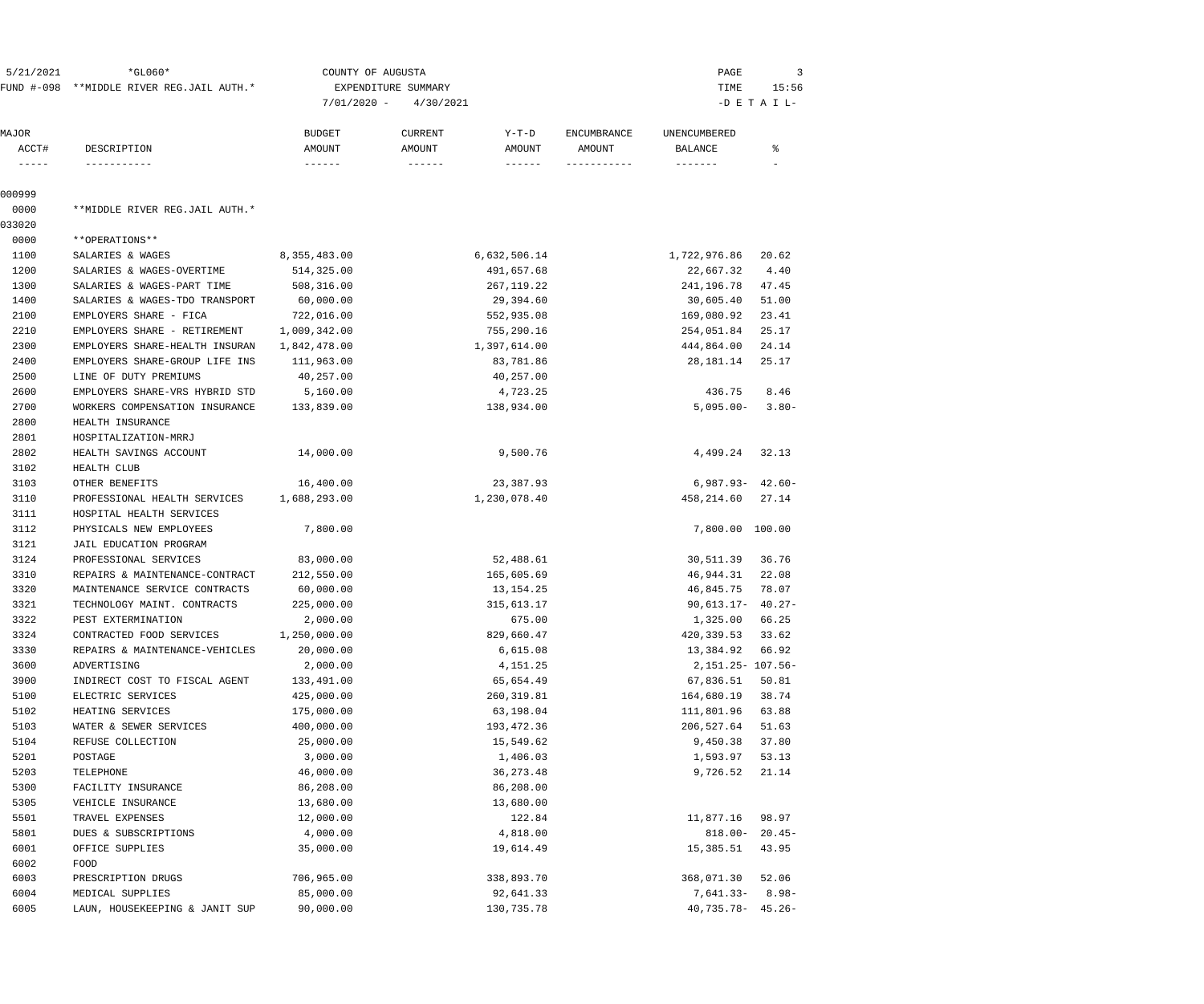| 5/21/2021 | $*GLO60*$                                 | COUNTY OF AUGUSTA       | PAGE     |       |
|-----------|-------------------------------------------|-------------------------|----------|-------|
|           | FUND #-098 **MIDDLE RIVER REG.JAIL AUTH.* | EXPENDITURE SUMMARY     | TIME     | 15:56 |
|           |                                           | $7/01/2020 - 4/30/2021$ | -DETAIL- |       |

| MAJOR<br>ACCT#                                                 | DESCRIPTION                    | <b>BUDGET</b><br>AMOUNT | <b>CURRENT</b><br>AMOUNT | $Y-T-D$<br>AMOUNT | <b>ENCUMBRANCE</b><br>AMOUNT | UNENCUMBERED<br><b>BALANCE</b> | ిక     |
|----------------------------------------------------------------|--------------------------------|-------------------------|--------------------------|-------------------|------------------------------|--------------------------------|--------|
| $\begin{tabular}{ccccc} - & - & - & - \\ \hline \end{tabular}$ | -----------                    | $- - - - - - -$         |                          |                   | -----------                  | -------                        |        |
| 6006                                                           | LINEN SUPPLIES                 | 20,000.00               |                          | 13,198.52         |                              | 6,801.48                       | 34.00  |
| 6007                                                           | REPAIR & MAINTENANCE SUPPLIES  | 147,100.00              |                          | 133, 168. 15      |                              | 13,931.85                      | 9.47   |
| 6008                                                           | VEHICLE FUEL                   | 40,000.00               |                          | 7,387.73          |                              | 32,612.27                      | 81.53  |
| 6009                                                           | VEHICLE MAINTENANCE            | 32,000.00               |                          | 3,225.29          |                              | 28,774.71                      | 89.92  |
| 6010                                                           | POLICE SUPPLIES                | 50,000.00               |                          | 34,207.08         |                              | 15,792.92                      | 31.58  |
| 6011                                                           | UNIFORMS-OFFICERS              | 35,000.00               |                          | 8,272.58          |                              | 26,727.42                      | 76.36  |
| 6012                                                           | FOOD SERVICE SUPPLIES          | 20,000.00               |                          | 5,545.78          |                              | 14,454.22                      | 72.27  |
| 6013                                                           | COMPUTER/TECHNOLOGY SUPPLIES   | 146,000.00              |                          | 129, 175. 48      |                              | 16,824.52                      | 11.52  |
| 6016                                                           | PERSONAL SUPPLIES INMATES      | 85,000.00               |                          | 55,866.80         |                              | 29,133.20                      | 34.27  |
| 6017                                                           | WEARING APPAREL INMATES        | 35,000.00               |                          | 24,026.44         |                              | 10,973.56                      | 31.35  |
| 6018                                                           | BED RENTALS-OTHER FACILITIES   | 250,000.00              |                          | 28,850.00         |                              | 221,150.00                     | 88.46  |
| 7002                                                           | TRAINING                       | 121,000.00              |                          | 92,671.64         |                              | 28,328.36                      | 23.41  |
| 7003                                                           | FIREARMS RANGE                 |                         |                          |                   |                              |                                |        |
| 8000                                                           | LAND                           |                         |                          |                   |                              |                                |        |
| 8001                                                           | EOUIPMENT                      | 19,000.00               |                          | 20,990.00         |                              | $1,990.00 - 10.47 -$           |        |
| 8002                                                           | FURNITURE & FIXTURES           |                         |                          |                   |                              |                                |        |
| 8003                                                           | COMPUTER HARDWARE              | 93,980.00               |                          | 94,551.07         |                              | $571.07 -$                     | $.60-$ |
| 8004                                                           | COMPUTER SOFTWARE              | 125,000.00              |                          |                   |                              | 125,000.00 100.00              |        |
| 8005                                                           | MOTOR VEHICLES                 | 99,000.00               |                          | 87, 913.36        |                              | 11,086.64                      | 11.19  |
| 8006                                                           | FACILITY IMPROVEMENTS          |                         |                          | 9,631.26          |                              | $9,631.26 -$                   |        |
| 8007                                                           | S.A.W. RANGE                   |                         |                          |                   |                              |                                |        |
| 8021                                                           | EQUIPMENT (COVID GRANT)        |                         |                          | 17,493.38         |                              | 17,493.38-                     |        |
| 8210                                                           | DEPRECIATION EXPENSE           |                         |                          |                   |                              |                                |        |
| 8211                                                           | LOSS ON DISPOSAL OF FIXED ASSE |                         |                          |                   |                              |                                |        |
| 8999                                                           | OTHER                          |                         |                          |                   |                              |                                |        |
| 9110                                                           | REDEMPTION OF PRINCIPAL        | 1,085,000.00            |                          |                   |                              | 1,085,000.00 100.00            |        |
| 9150                                                           | INTEREST EXPENSE-BONDS         | 871,528.00              |                          | 871,528.13        |                              | $.13-$                         |        |
| 9210                                                           | OPERATING RESERVE              |                         |                          |                   |                              |                                |        |
| 9220                                                           | REPAIR & REPLACEMENT RESERVE   |                         |                          |                   |                              |                                |        |
| 9230                                                           | MOTOR VEHICLE RESERVE          |                         |                          |                   |                              |                                |        |
| 9240                                                           | COMPUTER EQUIPMENT RESERVE     |                         |                          | 39,320.00         |                              | $39,320.00 -$                  |        |
| 9250                                                           | OPEB RESERVE                   |                         |                          |                   |                              |                                |        |
|                                                                | **OPERATIONS**                 | 22,399,174.00           |                          | 16,044,754.26     |                              | 6, 354, 419. 74                | 28.36  |
| 033030                                                         |                                |                         |                          |                   |                              |                                |        |
| 0000                                                           | **DCJS/JAIL MENTAL HEALTH PROG |                         |                          |                   |                              |                                |        |
| 3100                                                           | PERSONNEL                      |                         |                          | 69,284.75         |                              | $69, 284.75 -$                 |        |
| 3110                                                           | CONSULTANT                     |                         |                          | 58,275.00         |                              | $58, 275.00 -$                 |        |
| 3900                                                           | INDIRECT COSTS                 |                         |                          | 13, 215. 31       |                              | $13, 215.31 -$                 |        |
| 5501                                                           | TRAVEL                         |                         |                          |                   |                              |                                |        |
| 6015                                                           | SUPPLIES/OTHER                 |                         |                          | 10,351.68         |                              | $10, 351.68 -$                 |        |
| 8001                                                           | EQUIPMENT                      |                         |                          | 6,904.65          |                              | $6,904.65-$                    |        |
|                                                                | **DCJS/JAIL MENTAL HEALTH PROG |                         |                          | 158,031.39        |                              | 158,031.39-                    |        |
|                                                                | --FUND TOTAL--                 | 22,399,174.00           |                          | 16, 202, 785.65   |                              | 6,196,388.35                   | 27.66  |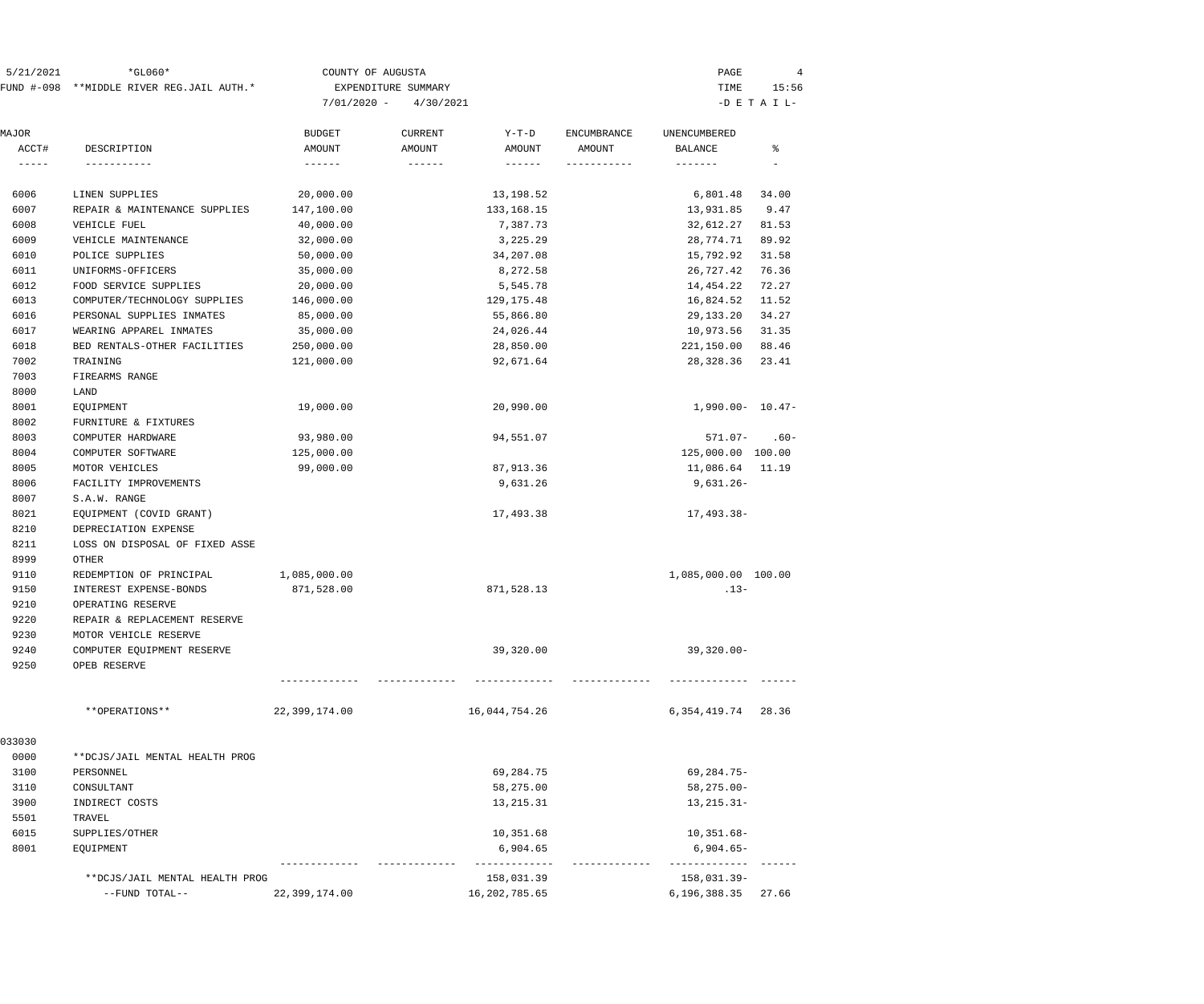| 5/21/2021<br>$*GLO70A*$<br>COUNTY OF AUGUSTA<br>** MIDDLE RIVER REG.JAIL AUTH. **<br>FUND #-098<br>BALANCE SHEET<br>4/30/2021 |                                          |                                       |                                        |                      | PAGE<br>15:58<br>TIME   |                          |  |
|-------------------------------------------------------------------------------------------------------------------------------|------------------------------------------|---------------------------------------|----------------------------------------|----------------------|-------------------------|--------------------------|--|
| <b>ACCOUNT</b><br>NUMBER<br>-------                                                                                           | ACCOUNT<br>DESCRIPTION<br>-----------    | BEG. YR<br><b>BALANCE</b><br>-------- | PREVIOUS<br><b>BALANCE</b><br>-------- | DEBIT<br>$- - - - -$ | CREDIT<br>$- - - - - -$ | ENDING<br><b>BALANCE</b> |  |
|                                                                                                                               | ** MIDDLE RIVER REG.JAIL AUTH. **        |                                       |                                        |                      |                         |                          |  |
|                                                                                                                               | $***$ CASH **                            |                                       |                                        |                      |                         |                          |  |
| $100 - 0200$                                                                                                                  | OPERATING CASH                           | $231.80 -$                            | $5.63-$                                |                      |                         | $5.63-$                  |  |
| $100 - 1204$<br>100-1305                                                                                                      | BANK OF AMERICA-LGIP<br>FIRST BANK-MRRJA | 107,657.12<br>5,784,197.45            | 107,810.20<br>10,713,458.57            |                      | 10,713,458.57           | 107,810.20               |  |
| 100-1307                                                                                                                      | WELLS FARGO BOND ESCROW-MRRJA            |                                       |                                        |                      |                         |                          |  |
| $100 - 1308$                                                                                                                  | US BANK DEBT RES 2014 BONDS-MRRJA        | 3,089,568.13                          | 2,619,177.44                           |                      | 2,619,177.44            |                          |  |
| 100-1399                                                                                                                      | AUDIT MARKET VALUE ADJ                   |                                       |                                        |                      |                         |                          |  |
| 100-1522                                                                                                                      | UNION FIRST MARKET-MM-MRRJ               | 1,684,675.82                          | 1,687,475.99                           |                      | 1,687,475.99            |                          |  |
|                                                                                                                               | $***$ CASH $***$                         | 10,665,866.72                         | 15, 127, 916.57                        |                      | 15,127,916.57           |                          |  |
|                                                                                                                               | **ACCOUNTS RECEIVABLE**                  |                                       |                                        |                      |                         |                          |  |
| $130 - 3100$                                                                                                                  | ACCOUNTS RECEIVABLE                      | 1,434,190.80                          | 53,919.28                              |                      |                         | 53,919.28                |  |
| 130-3101                                                                                                                      | ACCOUNTS RECEIVABLE-REIMBURSEMENT        |                                       |                                        |                      |                         |                          |  |
|                                                                                                                               | **ACCOUNTS RECEIVABLE**                  | 1,434,190.80                          | 53,919.28                              |                      |                         | 53,919.28                |  |
|                                                                                                                               |                                          |                                       |                                        |                      |                         |                          |  |
|                                                                                                                               | **DUE FROM DOC**                         |                                       |                                        |                      |                         |                          |  |
| 131-3120                                                                                                                      | DUE FROM DOC<br>**DUE FROM DOC**         |                                       |                                        |                      |                         |                          |  |
|                                                                                                                               |                                          |                                       |                                        |                      |                         |                          |  |
|                                                                                                                               | **NET PENSION ASSET**                    |                                       |                                        |                      |                         |                          |  |
| 135-3100                                                                                                                      | NET PENSION ASSET                        | 3,202,390.00                          | 3,175,728.00                           |                      | 3,175,728.00            |                          |  |
|                                                                                                                               | **NET PENSION ASSET**                    | 3,202,390.00                          | 3,175,728.00                           |                      | 3,175,728.00            |                          |  |
|                                                                                                                               | **DEFERRED OUTFLOWS OF RESOURCES**       |                                       |                                        |                      |                         |                          |  |
| 160-8270                                                                                                                      | DEFERRED OUTFLOWS-PENSION PLAN           | 883,164.00                            | 1,328,045.00                           |                      | 1,328,045.00            |                          |  |
| 160-8280                                                                                                                      | DEFERRED OUTFLOWS-GLI OPEB               | 131,350.69                            | 248,516.51                             |                      |                         | 248,516.51               |  |
| 160-8290                                                                                                                      | DEFERRED OUTFLOWS-HI OPEB                | 45,568.00                             | 379,952.00                             |                      |                         | 379,952.00               |  |
|                                                                                                                               | **DEFERRED OUTFLOWS OF RESOURCES**       | 1,060,082.69                          | 1,956,513.51                           |                      | 1,956,513.51            |                          |  |
|                                                                                                                               | **FIXED ASSETS**                         |                                       |                                        |                      |                         |                          |  |
| 190-2510                                                                                                                      | CONSTRUCTION IN PROGRESS                 |                                       |                                        |                      |                         |                          |  |
| 190-3550                                                                                                                      | FIXED ASSETS-LAND                        | 612,500.00                            | 612,500.00                             |                      |                         | 612,500.00               |  |
| 190-3551                                                                                                                      | FIXED ASSETS-BUILDING                    | 45,279,812.29                         | 45, 279, 812. 29                       |                      | 45,279,812.29           |                          |  |
| 190-3552                                                                                                                      | FIXED ASSETS-EQUIPMENT                   | 4,682,003.91                          | 5,243,919.51                           |                      |                         | 5,243,919.51             |  |
| 190-3559                                                                                                                      | ACCUMULATED DEPRECIATION                 | 14,881,000.57-                        | 16,131,899.64-                         |                      | 16,131,899.64-          |                          |  |
|                                                                                                                               | **FIXED ASSETS**                         | 35,693,315.63                         | 35,004,332.16                          |                      | 35,004,332.16           |                          |  |
|                                                                                                                               | TOTAL ASSETS                             | 52,055,845.84                         | 55, 318, 409.52                        |                      | 55, 318, 409.52         |                          |  |
|                                                                                                                               |                                          |                                       |                                        |                      |                         |                          |  |
|                                                                                                                               | **ACCOUNTS PAYABLE**                     |                                       |                                        |                      |                         |                          |  |
| $200 - 7100$                                                                                                                  | ACCOUNTS PAYABLE                         | 114,265.67-                           | $114,631.31-$                          |                      |                         | $114,631.31-$            |  |
|                                                                                                                               | **ACCOUNTS PAYABLE**                     | 114,265.67-                           | $114,631.31-$                          |                      |                         | 114,631.31-              |  |
|                                                                                                                               | **ACCRUED LEAVE**                        |                                       |                                        |                      |                         |                          |  |
| $201 - 6535$                                                                                                                  | ACCRUED LEAVE                            | 891,972.80-                           | $720,027.14-$                          |                      |                         | $720,027.14-$            |  |
| $201 - 6536$                                                                                                                  | ACCRUED LEAVE-OPEB                       | $1,486,000.00-$                       | $2,562,000.00-$                        |                      |                         | $2,562,000.00-$          |  |
| $201 - 6537$                                                                                                                  | NET GLI OPEB LIABILITY                   | $520, 535.00 -$                       | $582,858.00 -$                         |                      |                         | $582, 858.00 -$          |  |
|                                                                                                                               | **ACCRUED LEAVE**                        | 2,898,507.80-                         | $3,864,885.14-$                        |                      |                         | $3,864,885.14-$          |  |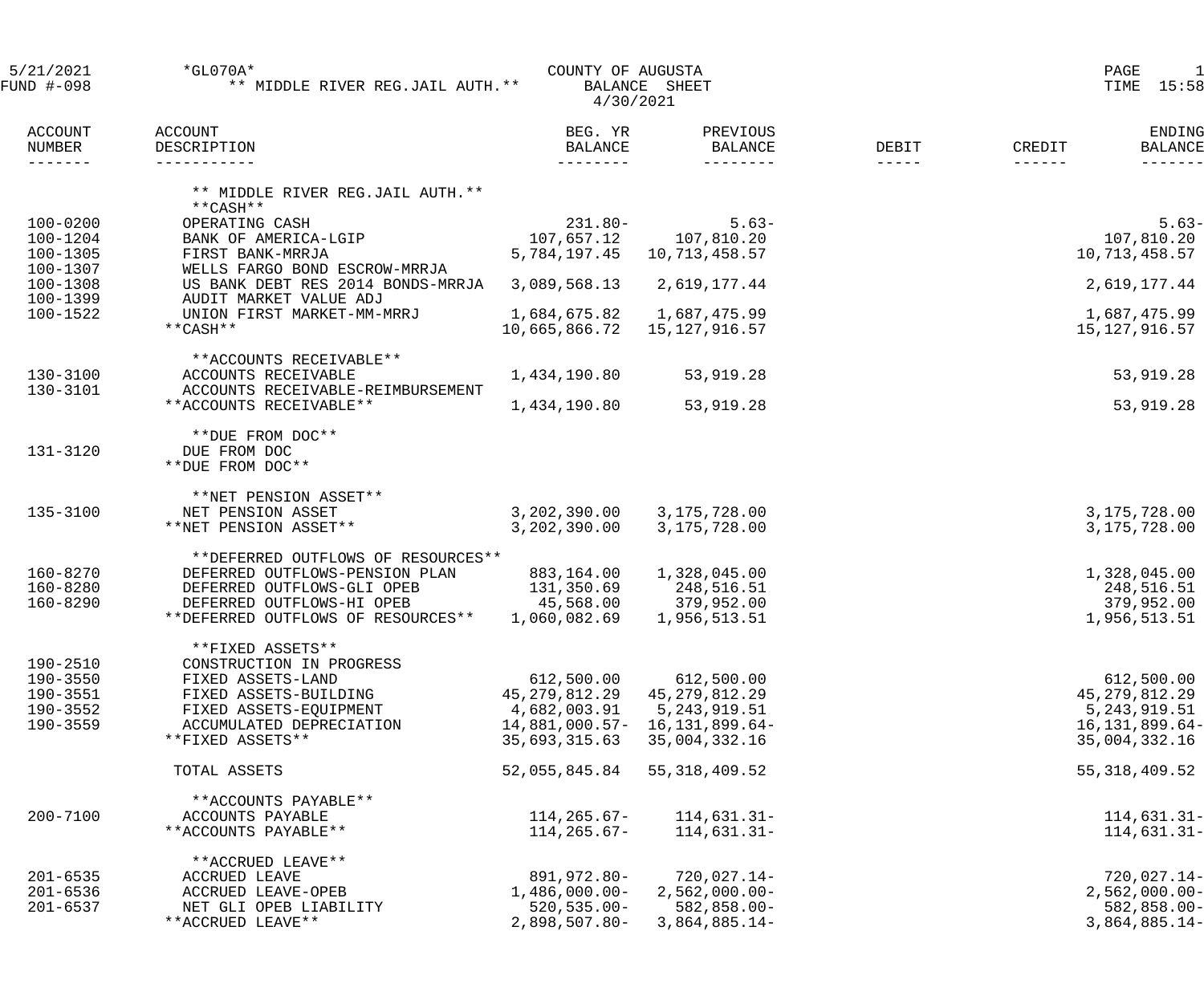| 5/21/2021<br>FUND #-098                     | $*GLO70A*$<br>** MIDDLE RIVER REG.JAIL AUTH. **   |                                         | PAGE<br>2<br>15:58<br>TIME              |                        |                                                       |
|---------------------------------------------|---------------------------------------------------|-----------------------------------------|-----------------------------------------|------------------------|-------------------------------------------------------|
| <b>ACCOUNT</b><br>NUMBER<br>$- - - - - - -$ | ACCOUNT<br>DESCRIPTION<br>------------            | BEG. YR<br>BALANCE<br>$- - - - - - - -$ | PREVIOUS<br><b>BALANCE</b><br>--------- | DEBIT<br>$- - - - - -$ | ENDING<br>CREDIT<br><b>BALANCE</b><br>$- - - - - - -$ |
| $202 - 7300$                                | **ACCRUED INTEREST**<br>ACCRUED INTEREST          | 233,256.15-                             | $220, 212.60 -$                         |                        | $220, 212.60 -$                                       |
|                                             | **ACCRUED INTEREST**                              | 233,256.15-                             | $220, 212.60 -$                         |                        | $220, 212.60 -$                                       |
|                                             | **DEFERRED INFLOWS OF RESOURCES**                 |                                         |                                         |                        |                                                       |
| $210 - 8270$                                | DEFERRED INFLOWS-PENSION PLAN                     | $1,078,819.00-$                         | $1,087,190.00 -$                        |                        | $1,087,190.00 -$                                      |
| $210 - 8280$                                | DEFERRED INFLOWS-GLI OPEB                         | $109,000.00-$                           | 147,063.00-                             |                        | 147,063.00-                                           |
| $210 - 8290$                                | DEFERRED INFLOWS-HI OPEB                          |                                         | $34,000.00 - 30,000.00 -$               |                        | $30,000.00 -$                                         |
|                                             | **DEFERRED INFLOWS OF RESOURCES**                 | 1,221,819.00-                           | $1, 264, 253.00 -$                      |                        | $1, 264, 253.00 -$                                    |
|                                             | **EMPLOYEE FUND**                                 |                                         |                                         |                        |                                                       |
| $230 - 8200$                                | FUNDS HELD FOR EMPLOYEE FUND<br>**EMPLOYEE FUND** | $10,760.21 -$<br>$10,760.21 -$          | $8,488.15-$                             |                        | $8,488.15-$                                           |
|                                             |                                                   |                                         | $8,488.15-$                             |                        | $8,488.15-$                                           |
|                                             | **BOND PAYABLE**                                  |                                         |                                         |                        |                                                       |
| $250 - 6530$<br>$250 - 6531$                | BOND PAYABLE                                      | 19,065,000.00- 17,980,000.00-           |                                         |                        | $17,980,000.00-$                                      |
|                                             | BOND PREMIUM                                      | 2,918,013.70-2,709,584.15-              |                                         |                        | 2,709,584.15-                                         |
|                                             | **BOND PAYABLE**                                  |                                         | 21,983,013.70-20,689,584.15-            |                        | $20,689,584.15-$                                      |
|                                             | TOTAL LIABILITIES                                 |                                         | 26, 461, 622. 53 - 26, 162, 054. 35 -   |                        | $26, 162, 054.35 -$                                   |
|                                             | **FUND BALANCE**                                  |                                         |                                         |                        |                                                       |
| $300 - 9900$                                | FUND BALANCE                                      |                                         | $25,594,223.31 - 24,744,253.87 -$       |                        | $24,744,253.87-$                                      |
|                                             | **FUND BALANCE**                                  |                                         | $25,594,223.31 - 24,744,253.87 -$       |                        | $24,744,253.87-$                                      |
|                                             | TOTAL PRIOR YR FUND BALANCE                       |                                         | $25,594,223.31 - 24,744,253.87 -$       |                        | $24,744,253.87-$                                      |
|                                             | TOTAL REVENUE                                     |                                         | $20,614,886.95-$                        |                        | $20,614,886.95-$                                      |
|                                             | TOTAL EXPENDITURE                                 |                                         | 16,202,785.65                           |                        | 16,202,785.65                                         |
|                                             | TOTAL CURRENT FUND BALANCE                        |                                         |                                         |                        | 4, 412, 101.30-                                       |
|                                             | TOTAL LIABILITIES AND FUND BALANCE                |                                         | $55,318,409.52-$                        |                        | $55,318,409.52-$                                      |
|                                             |                                                   |                                         |                                         |                        |                                                       |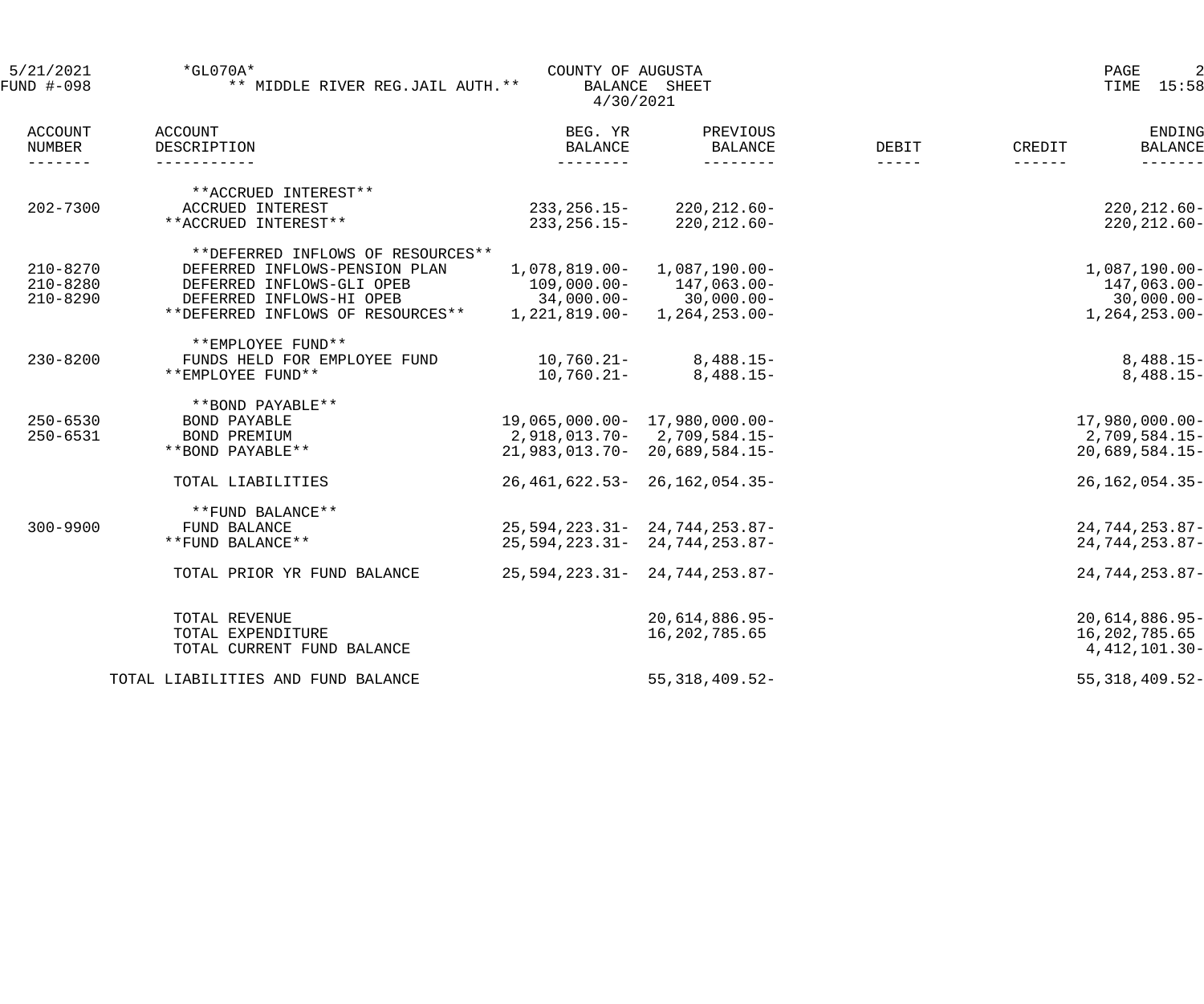# **MIDDLE RIVER REGIONAL JAIL EXECUTIVE SUMMARY MAY 20, 2021**

# **SUBJECT:** Inmate Records Jail Board Report

**BACKGROUND:** The Inmate Records information is a summary of the information in our Offender Management System. This information is transmitted to the State of Virginia on a daily basis. It is then reconciled and certified each month through a system known as LIDS.

**DISCUSSION:** The information included in this report is a snapshot of the offender information on the date and time of this report, May 20, 2021 at 08:48 am. This information is continuously changing. The number of people on HEM/HEI will differ between Inmate Records and Community Corrections. This difference is due to several people who were bonded on their charges and in home monitoring was a condition of their bond. Inmate Records is not able to count those who were released on their charges. We can only count the people who are on the HEI program and still being held on their charges.

| <b>Total Inmate Population</b> | 696 |     |
|--------------------------------|-----|-----|
| Male Inmates                   | 556 |     |
| <b>Female Inmates</b>          | 140 | 20% |

| Category                        | # of Inmates | % of Total |
|---------------------------------|--------------|------------|
| <b>Awaiting Trial</b>           | 295          | 42.39      |
| <b>Totally Sentenced</b>        | 272          | 39.08      |
| <b>Partially Sentenced</b>      | 118          | 16.95      |
| <b>Awaiting Programs</b>        |              | 0.14       |
| <b>Awaiting Appeal</b>          |              | 0.14       |
| Convicted but not Sentenced     | 9            | 1.30       |
| Drug Court Sanction - Pre-Trial | 0            | 00.0       |
| In Hospital                     | 0            |            |

Department of Corrections Responsible Inmates

| Number of days since last Sentenced | <b>SAW</b> | Rockingham   | Others | Total |
|-------------------------------------|------------|--------------|--------|-------|
|                                     |            | Harrisonburg |        |       |
| $90+$                               | 40         | 45           |        | 86    |
| $60 - 90$                           | 6          |              |        |       |
| $30 - 60$                           | 21         | 12           |        | 33    |
| $<$ 30                              | 21         | h            |        | 27    |
| Sentence includes CCAP              |            |              |        |       |
| Total                               | 88         | 74           |        | 163   |
| % of Total Population               | 12.64      | 10.63        | .14    | 23.41 |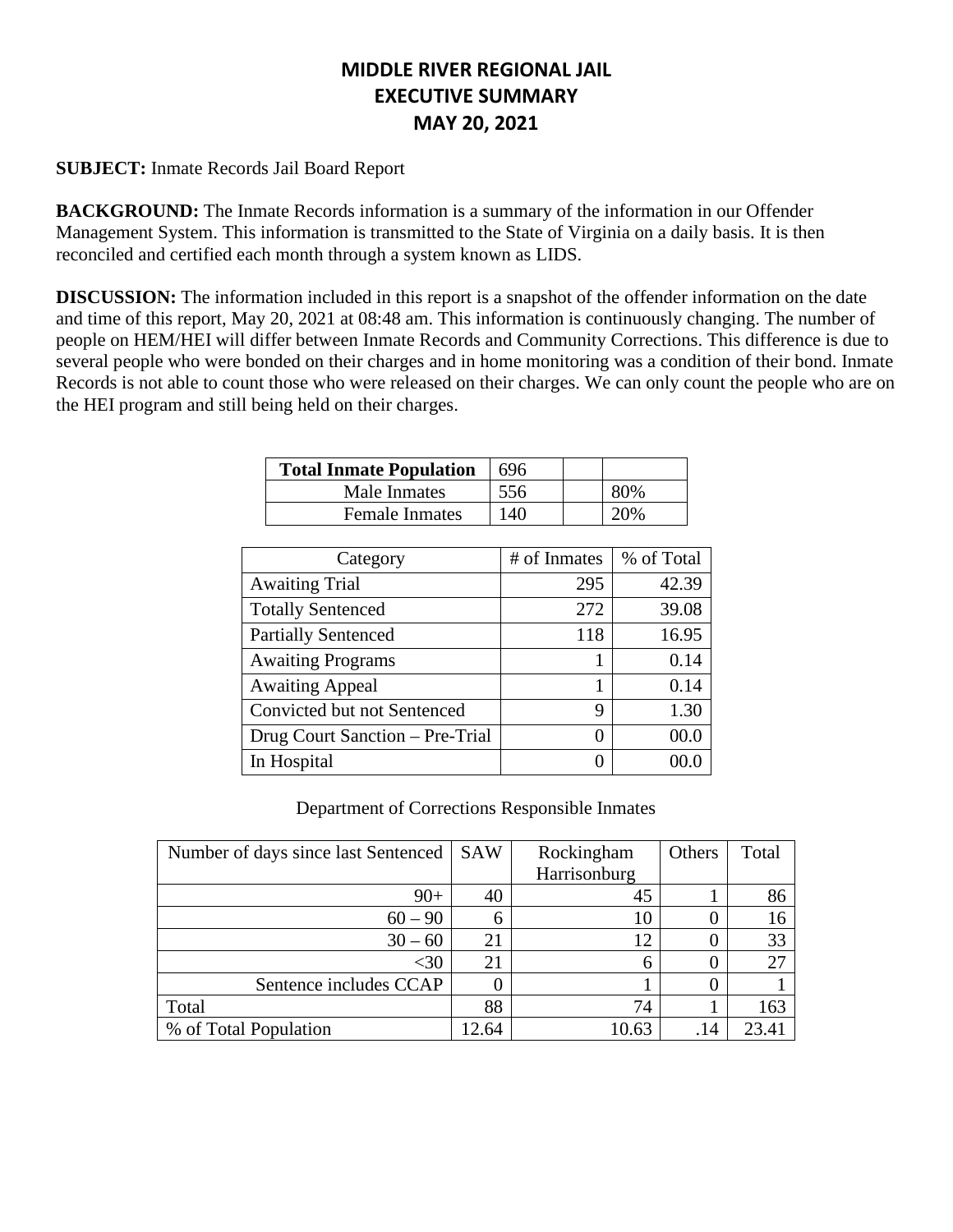Work Release

| Local Work Release (RC 26) |  |
|----------------------------|--|
| DOC Work Release (RC 28)   |  |
| Total                      |  |

\*\*\*These numbers are included in the Jurisdiction Totals

#### HEM/HEI

| Home Electronic Incarceration (RC 80) |  |  |  |  |  |
|---------------------------------------|--|--|--|--|--|
|                                       |  |  |  |  |  |

\*\*\*These numbers are included in the Jurisdiction Totals

| <b>Locality Code</b> | Jurisdiction | Total |
|----------------------|--------------|-------|
| 015                  | Augusta      | 290   |
| 091                  | Highland     |       |
| 165                  | Rockingham   | 101   |
| 660                  | Harrisonburg | 24    |
| 790                  | Staunton     | 158   |
| 820                  | Waynesboro   | 115   |

#### LOCAL Inmates by Jurisdiction

Other Virginia Jurisdictions – Non-Contract Holds

| <b>Locality Code</b> | Jurisdiction        | Total |
|----------------------|---------------------|-------|
| 125                  | Nelson              |       |
| 127                  | New Kent            |       |
| 163                  | Rockbridge          |       |
| 700                  | <b>Newport News</b> |       |

**CONCLUSION:** We are actively trying to reduce the in-house population because of our overcrowding situation. During the months of April and May a total of 205 male inmates and 10 Female inmates were transferred to the Department of Corrections. During the months of April and May a total of 65 inmates have been transferred in from Rockingham, 61 of which still remain in MRRJ custody. Our headcount on December 31, 2020 was 856. Our current headcount is 696. That is a reduction of 160 inmates.

# **ACTION OFFICER:** Tami Bird, LIDS Tech

**EXECUTIVE SUMMARY #**ES-2021-039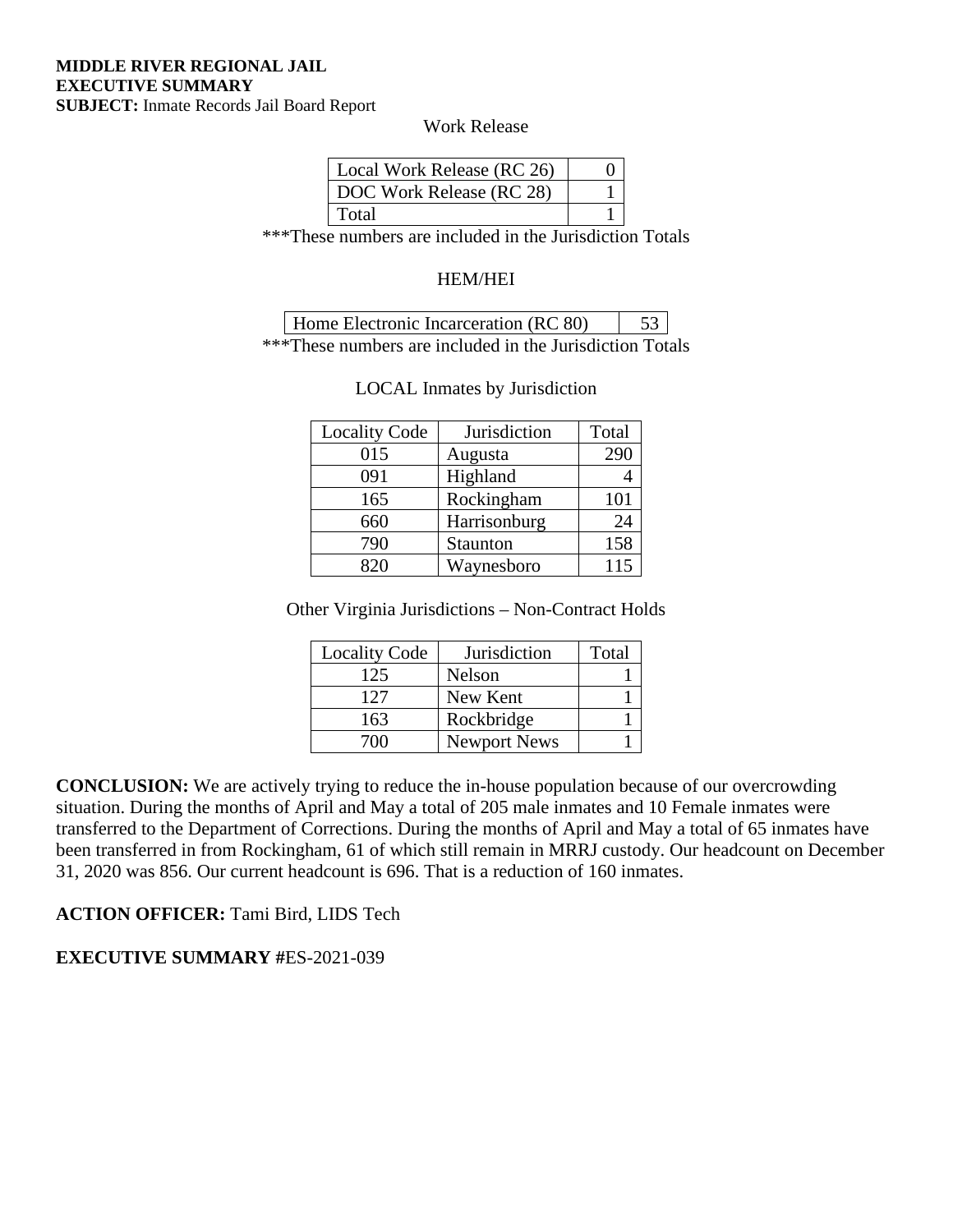# **MIDDLE RIVER REGIONAL JAIL Executive Summary May 18, 2021**

**SUBJECT:** Community Corrections Quarterly Review

**BACKGROUND:** The Community Corrections Department is divided among Work Force, Work Release, and Home Electronic Monitoring.

**DISCUSSION:** Due to the COVID 19, MRRJ restarted the Home Electronic Monitoring and Home Electronic Incarceration Program to accommodate the need for bed space in the facility in anticipation of a quarantine.

- 1. The Home Electronic Monitoring inmates are not Allowed to work. MRRJ monitors them and reports any issues to Blue Ridge Court Services or the courts.
- 2. The Home Electronic Incarceration inmates are allowed to work. They are charged a supervision fee (\$20/day), a one-time admin fee of \$25, drug test (\$1.89 each), and they must pay their court fines and or child support.

| <b>LOCALITY</b>                     | <b>MALE</b> | <b>FEMALE</b> |
|-------------------------------------|-------------|---------------|
| <b>Augusta County</b>               | 26          | 15            |
| Rockingham                          | 6           | 2             |
| Harrisonburg                        | 3           | O             |
| Staunton                            | 9           |               |
| Waynesboro                          | 10          | 3             |
| <b>Buena Vista</b>                  |             | 0             |
| <b>TOTAL</b>                        | 54          | 24            |
| <b>Total HEM/HEI Inmates:</b><br>78 |             |               |

 **HEM/HEI INMATES**

Below are the HEM/HEI participants broken down by Bond status and Custody status by Locality.

| Locality                         | <b>Bond</b> | <b>Custody</b> |
|----------------------------------|-------------|----------------|
| <b>Augusta County</b>            |             | 29             |
| Rockingham                       |             |                |
| Harrisonburg                     |             |                |
| Staunton                         |             |                |
| Waynesboro                       |             |                |
| Buena Vista                      |             |                |
| <b>Total HEM/HEI Inmates: 78</b> |             |                |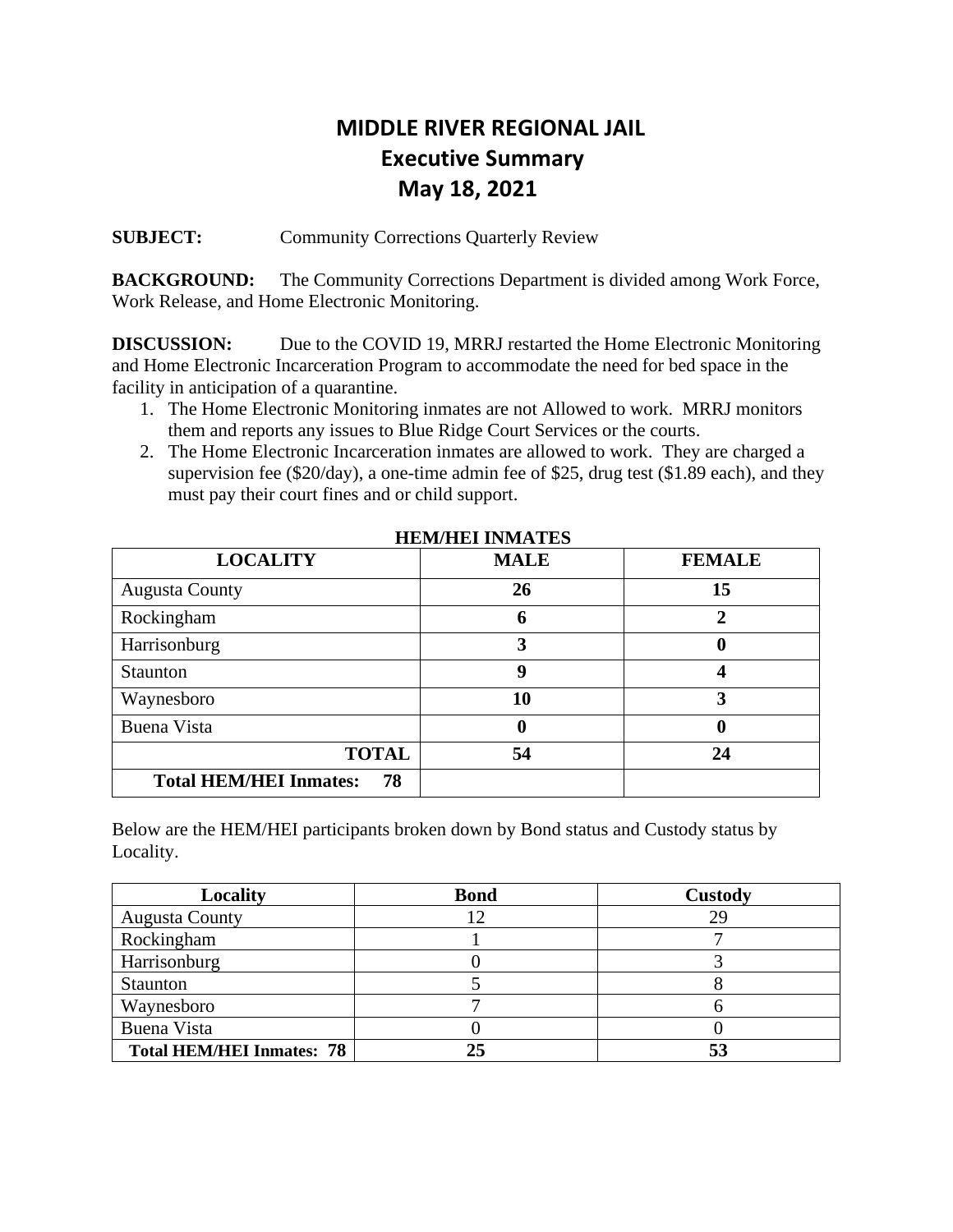We started allowing HEI inmates to go to a paying job on July 20 after approval from Commonwealth, Courts, and VADOC. MRRJ currently has 49 HEI inmates that are working a paying job and/or are required to pay for program participation.

| <b>LOCALITY</b>              | <b>MALE</b> | <b>FEMALE</b> |
|------------------------------|-------------|---------------|
| <b>Augusta County</b>        | 14          | 12            |
| Waynesboro                   |             |               |
| Rockingham County            |             |               |
| Harrisonburg                 |             |               |
| Staunton                     |             | 3             |
| Buena Vista                  |             |               |
|                              |             |               |
|                              |             |               |
| <b>TOTAL</b>                 | 30          | 19            |
| <b>TOTAL HEI AT WORK: 49</b> |             |               |

Action Officer: Lisa McCray Executive Summary # ES-2021-040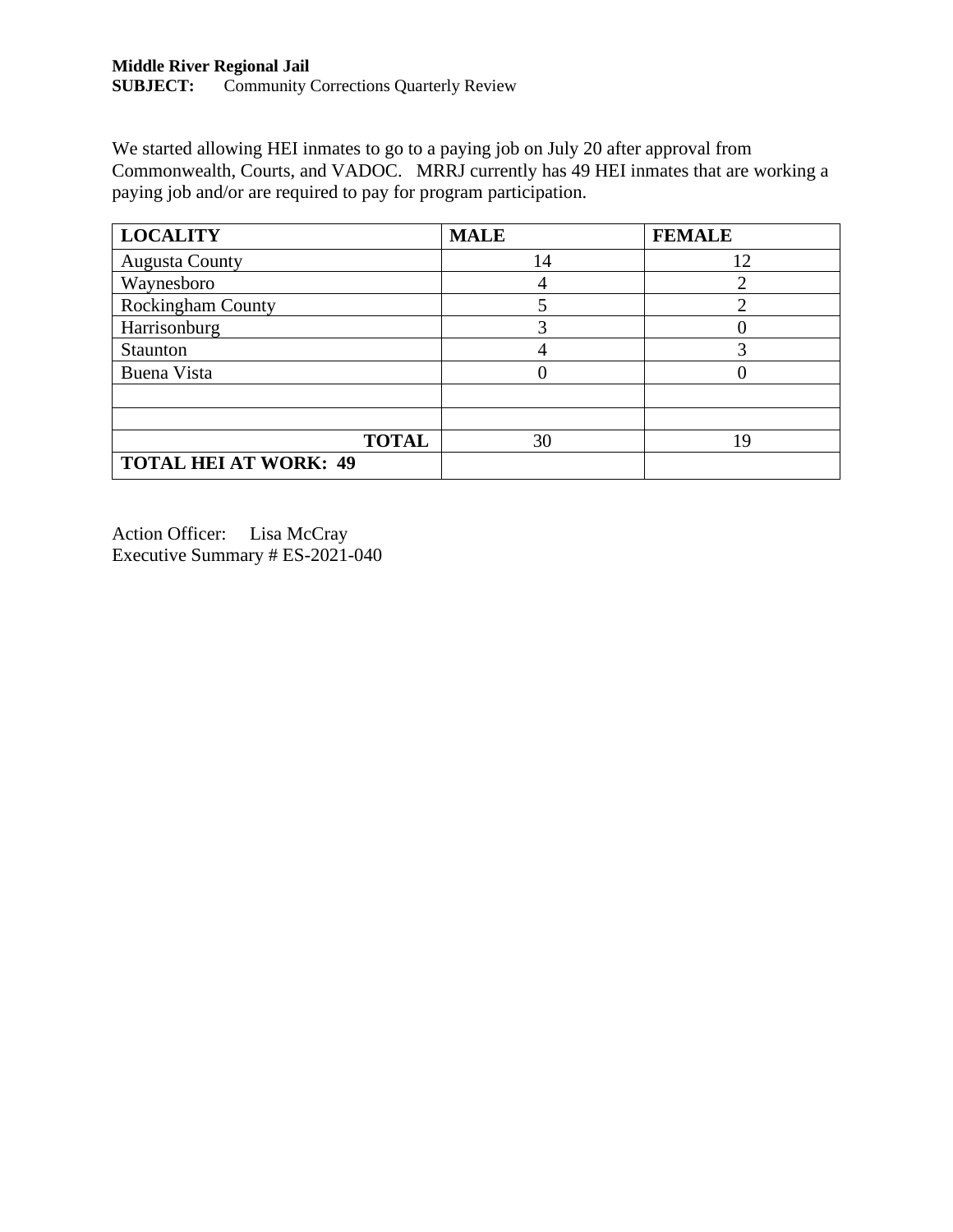Attachment 7D

# MIDDLE RIVER REGIONAL JAIL

# VACANCY REPORT

MRRJ has the following vacancies as of June 1, 2021:

- Sworn 23 (10 EC positions on hold)
- Nurse 2 (Both positions have been offered and accepted for July 1, 2021)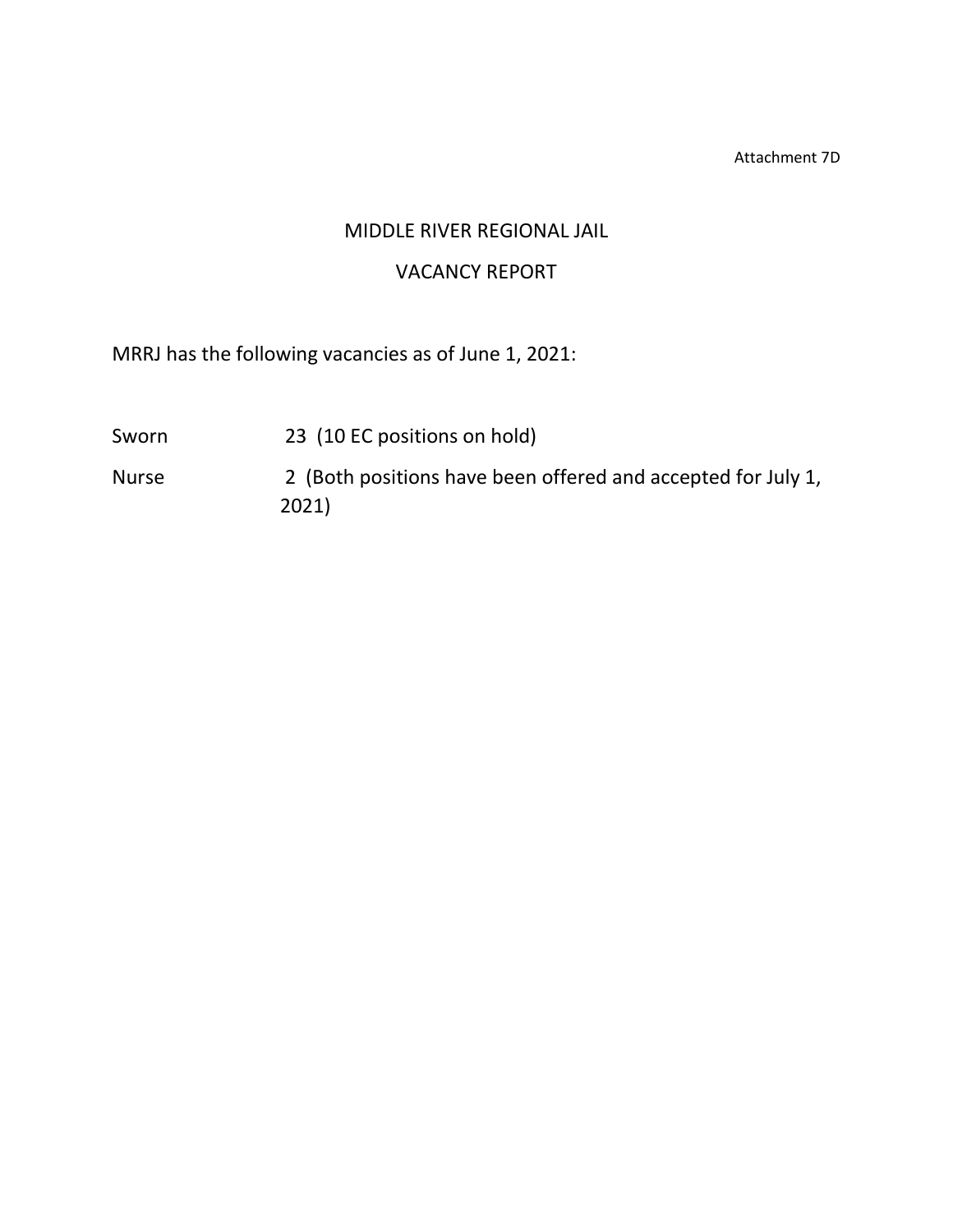#### **MIDDLE RIVER REGIONAL JAIL EXECUTIVE SUMMARY**

May 24, 2021

**SUBJECT:** Superintendent Report

**BACKGROUND:** Update on MRRJ activities.

**DISCUSSION:** MRRJ staff continue to work collaboratively on a number of issues. A summary of key decision points in addition to those outlined in the referenced Executive Summary:

- MRRJ conducted promotion process (1 Lieutenant, 2 Sergeants and 3 Corporals).
- About 50% of staff have been vaccinated.
- Vaccine Clinic conducted for inmate population; about 48% of inmate population took the vaccine.
- MRRJ now has vaccine on hand for inmates and staff. Medical staff have been trained to administer. Periodic clinics are planned.
- MRRJ signed MOA with Valley Community Service Board to partner on establishing a Medication Assisted Treatment Program. This program will target inmates that have a history of Opioid use that ware within 30-60 days of release. The goal is to have the inmates on medication to deter future Opioid use after release and continued treatment with VCSB. Program is funded by grant received by VCSB.
- MRRJ transferred 180 inmates to VADOC in April 2021.
- MRRJ has had two transfers to VADOC in May 2021 (16 males and 10 females). MRRJ has less than 90 inmates that are eligible for transfer to VADOC.
- MRRJ has reduced the number of beds available in all 6 male dormitory housing from 250% capacity to 200% capacity in each male dormitory.
- Operational procedures changes:
	- 1. MRRJ continues to maintain a step-down screening process for new intakes that was implemented February 1, 2021.
	- 2. MRRJ continues to maintain a staff monitoring program effective February 15, 2021. All staff rapid tested for COVID-19 once per week. Per Dr. Kornegay staff that are fully vaccinated no longer need to be monitored with weekly rapid tests effective March 29, 2021.
	- 3. MRRJ has resumed transferring inmates from the Harrisonburg/Rockingham Jail effective April 1, 2021.
	- 4. MRRJ is not housing any inmates at any other jails at this time.

**CONCLUSION:** Staff continue to keep the Board, Court, and Public informed.

**RECOMMENDATION:** None.

**ACTION OFFICER:** J. L. Newton, CJM Superintendent

**EXECUTIVE SUMMARY #**ES-2021-044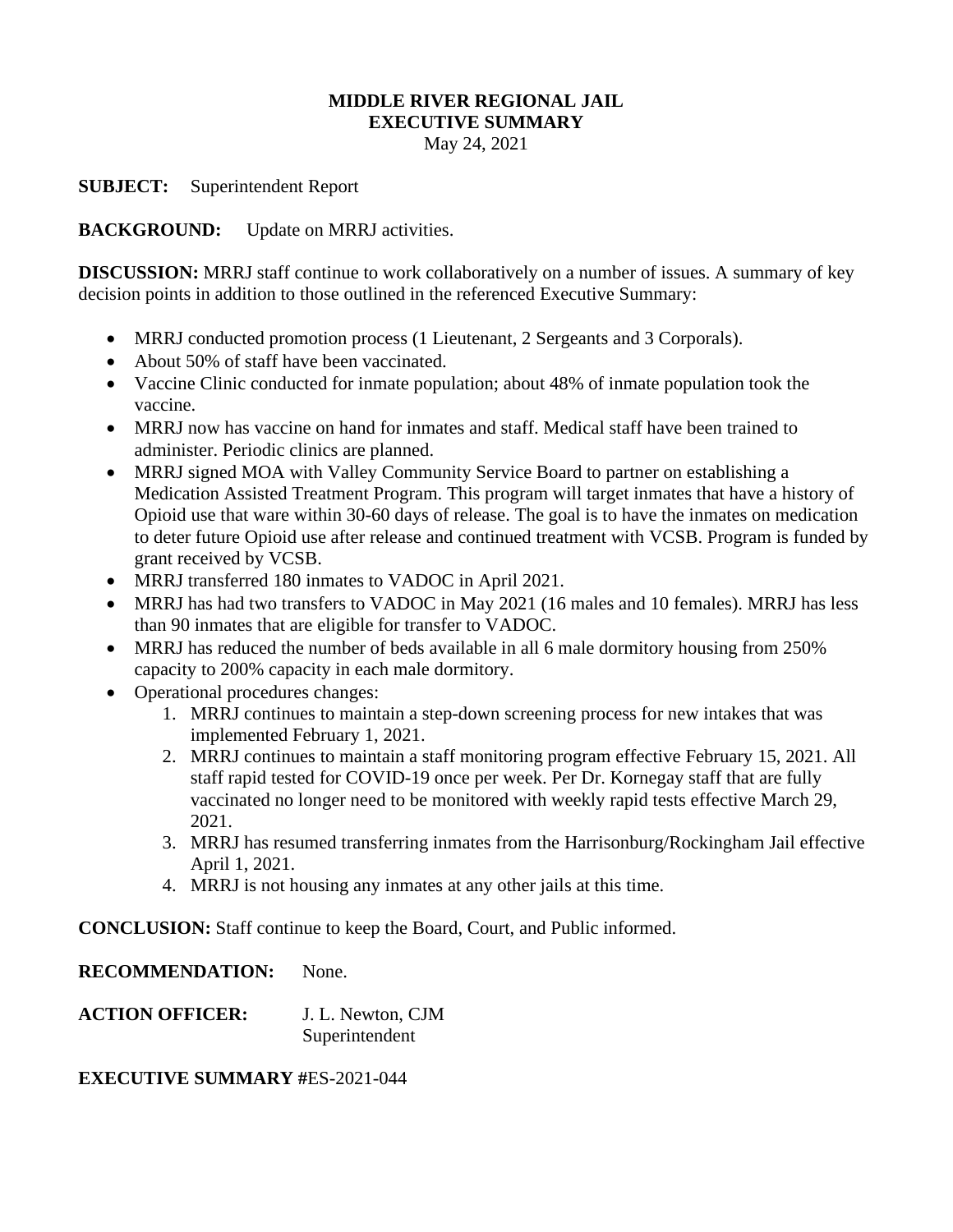# **MIDDLE RIVER REGIONAL JAIL**

Executive Summary Date: May 20, 2021

**SUBJECT:** 2<sup>nd</sup> Ouarter 2021 Program Report for Authority Board

**BACKGROUND:** Program Department will report each quarter on programs and services provided to the inmates.

**DISCUSSION:** Report is more condensed and focused on only data than the annual Program Report that is sent to the courts. Included are short descriptions of the programs along with attendance and completion rates.

**Education Programs**: The GED program has installed all of the new equipment and software and has filled all seats. We have one female who will take all four GED subject tests during the first week of June and one male who will take three of the four GED subject tests in early June.

# **GED (**Males)

- 10 total participants
- 3 quit or never attended
- 2 transferred to DOC

**GED** (Females)

- 7 total participants
- 3 quit or never attended

**Addictions Programs**: The program is 24 weeks long (*Breaking the Cycle of Addiction*). Due to the structure of the program, new students are not able to join until the current session is completed. The program has not been running long enough this session for anyone to have completed the block of instruction. The mass DOC transfer contributed to the roster being depleted. New students were added to fill the class openings.

# **Males**

- 15 total participants
- 1 removed for disciplinary reasons
- 7 released to DOC or time served

# **Females**

- 22 total participants
- 1 removed for disciplinary reasons
- $\bullet$  10 quit

**Thought Process and Behavior Programs**: *Dialectical Behavior Therapy* is a cognitive behavior therapy class taught by Mental Health Professionals from Valley Community Services Board. Its main goals are to teach people how to live in the moment, cope healthily with stress, regulate emotions, and improve relationships with others. As with our other classes, the DOC mass transfers depleted the class rosters, but the open spots were filled by other students.

# **Males**

- 17 total participants
- $\bullet$  1 quit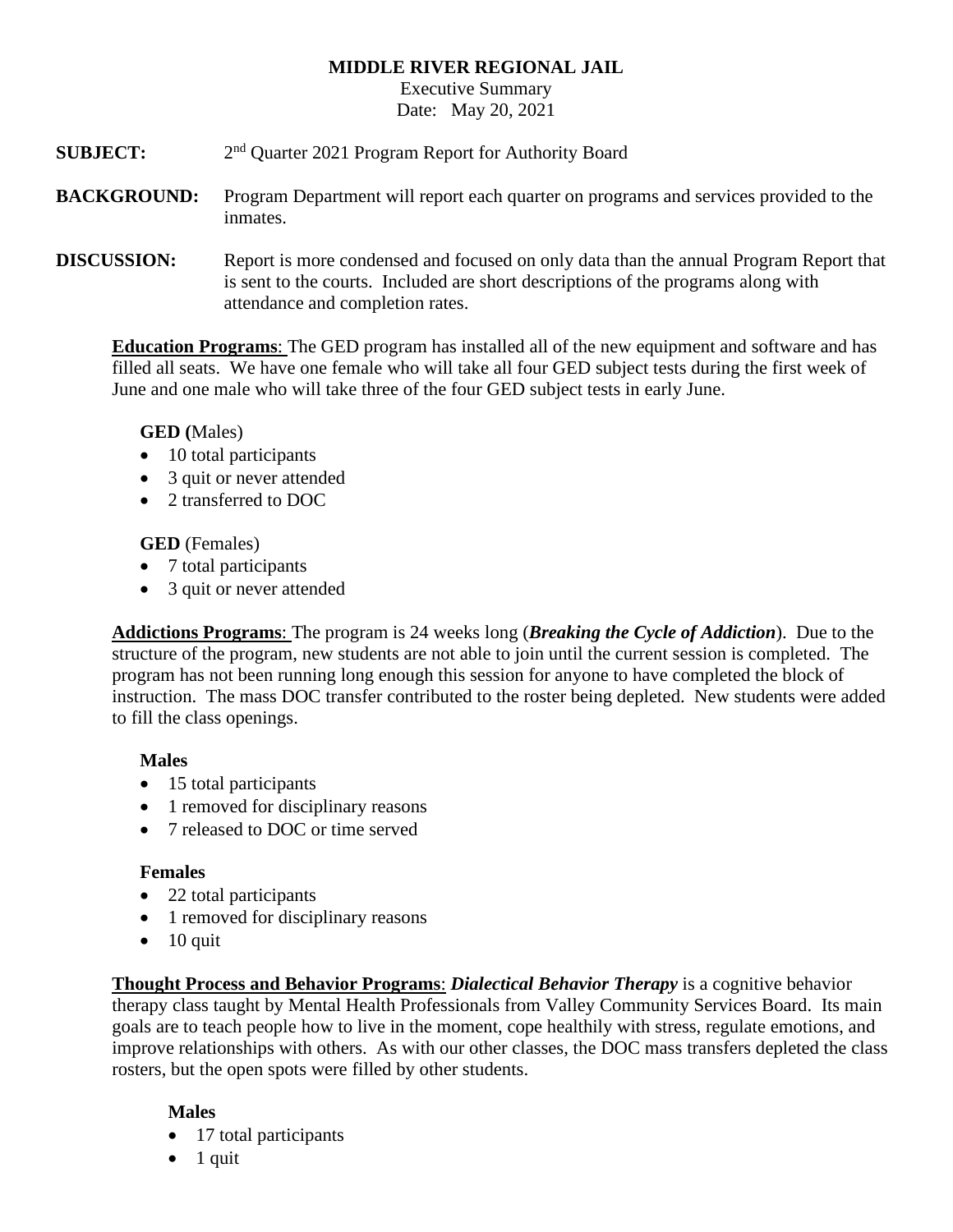- 1 removed for disciplinary reasons
- 6 released to DOC or time served

# **Females**

- 11 total participants
- $\bullet$  5 quit
- 2 transferred to DOC
- 1 removed for disciplinary reasons

**Therapy Dog Program** – our weekly Therapy Dog Program has resumed. Two dogs and their handlers are visiting the male special needs pod and two dogs and their handlers are visiting the female special needs pod.

**Re-Entry (Mental Health Grant):** Under our Mental Health grant, we were able to give emergency housing assistance to those being released who were on the Mental Health caseload while incarcerated.

- 2 people were assisted with emergency housing
	- o 1 person housed for April 2021 totaling \$1663.47
	- o At this time there have been no expenditures for May 2021.

# **Upcoming Programs:**

- Court Services is scheduled to hire their new Re-Entry staff in June. Monthly Re-Entry workshops will resume in July.
- DMV Connect whenever the program resumes to make photo IDs for inmate population as well as staff.
- Re-Entry Program in collaboration with Commonwealth Attorney M. Garst for women returning to the Rockingham/Harrisonburg area. (this program will be mirroring the current Program at Rockingham)
- The Career Readiness Program scheduled to begin in July and Logistics Class slated for October. (Both Programs have connections with outside employers who give interviews to those who complete the program. In the past, we have had graduates gain employment through the program once they are released.
- Medication Assisted Treatment (MAT) Program for inmates. Medication is Vivitrol. MOU signed May 3, 2021 with Valley Community Service Board. Targeted population are inmates who anticipated release date is within 30 days from MRRJ following completion of their sentence.
- Virginia Department of Behavior and Health Services (DBHDS). MRRJ is working in collaboration with Valley Community Service Board on a Grant for Fiscal year 2022 for purposes of expanding Forensic Discharge Planning Services to persons with Serious Mental Illness (SMI) in Local and Regional jails in Commonwealth of Virginia.

**RECOMMENDATIONS:** The quarterly Program Report is designed to be sent to the Authority Board so they can quickly get a good idea of what services and programs MRRJ is providing to the inmates.

**ENCLOSURES:** 2nd Quarter 2021 Program Report

**ACTION OFFICER:** John Lilly, Chief of Inmate Programs

# **EXECUTIVE SUMMARY # ES-2021-043**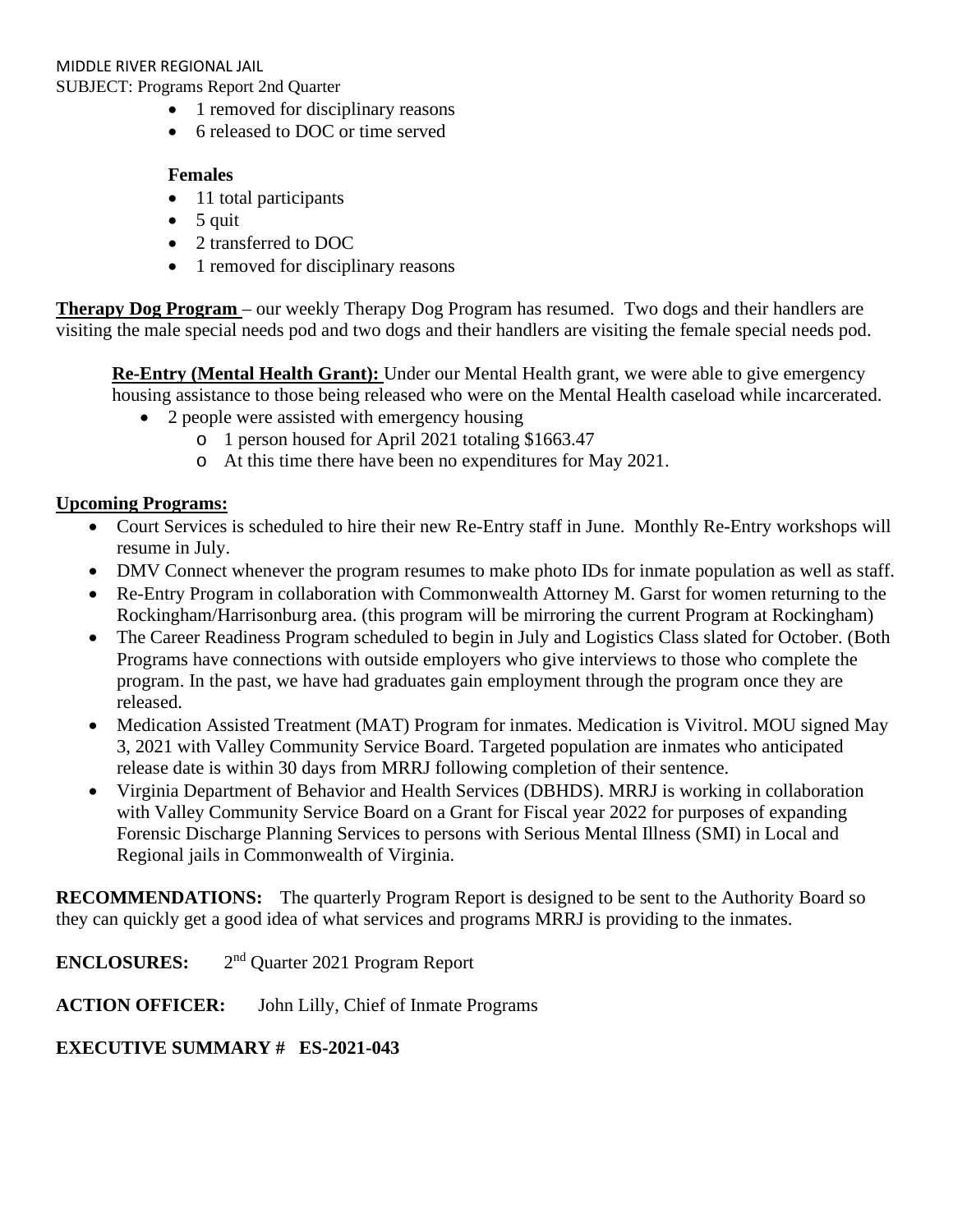#### **Middle River Regional Jail Authority Net Position Policy**

#### **A. Overview**

The Middle River Regional Jail Authority desires to maintain the financial operation of the Middle River Regional Jail in a manner consistent with sound financial management principles. Such principles may include guidelines and criteria recommended by rating agencies, bond insurance firms, and best practices recommended by governmental accounting organizations.

Compliance with the Net Position Policy will be reviewed in conjunction with the budget process, audit process, and upon changes made to the budget throughout the fiscal year.

#### **B. Net Position**

Net assets are required or may be reserved as restricted or unrestricted net assets for the following reasons:

- Debt Service Reserve shall be a restricted reserve equal to not less than the annual principal and interest payment on outstanding debt or an amount as required by bond covenants on any outstanding debt issue.
- Operating Reserve Fund for operations shall be maintained equal to not less than 60 days of the projected annual budget less debt service as required by the Service Agreement.
- Repair & replacement reserves shall be a minimum of \$1,500,000, based on net funds available.
- Reservations of appropriations for the continuation of existing projects funded by the prior year budget.
- Encumbrances outstanding at the close of the fiscal year.
- Reservations for funding the Capital Improvement Plan.

#### **C. Restricted Net Position**

Restricted Net Assets include amounts that have constraints placed on their use by external sources such as creditors for debt covenants or laws or other regulations from other governments. The source of the restriction is outside the government and cannot be changed by the Authority. Restricted net assets are not addressed in the Service Agreement; therefore, allocations of restricted net assets will be determined by the Authority in compliance with any external requirements.

A Debt Service Reserve shall be established per the following guidelines:

- a. The Debt Service Reserve will be considered a Restricted Net Asset to have sufficient funds available for the payment of one year's worth of principal and interest on all outstanding debt in compliance with any bond covenant requirements.
- b. Per the Service Agreement, Amended July 1, 2015, if the Authority lacks sufficient funds to pay scheduled Debt Service on the Bonds and Notes, or to pay any debt service reserve funding requirements, the Authority will promptly notify the Member Jurisdictions of the amount of such insufficiency. Upon such notification, the Member Jurisdictions each agree to pay their share based on the percentage share for the locality calculated for the fiscal year, per the Service Agreement, Section 5.1(B).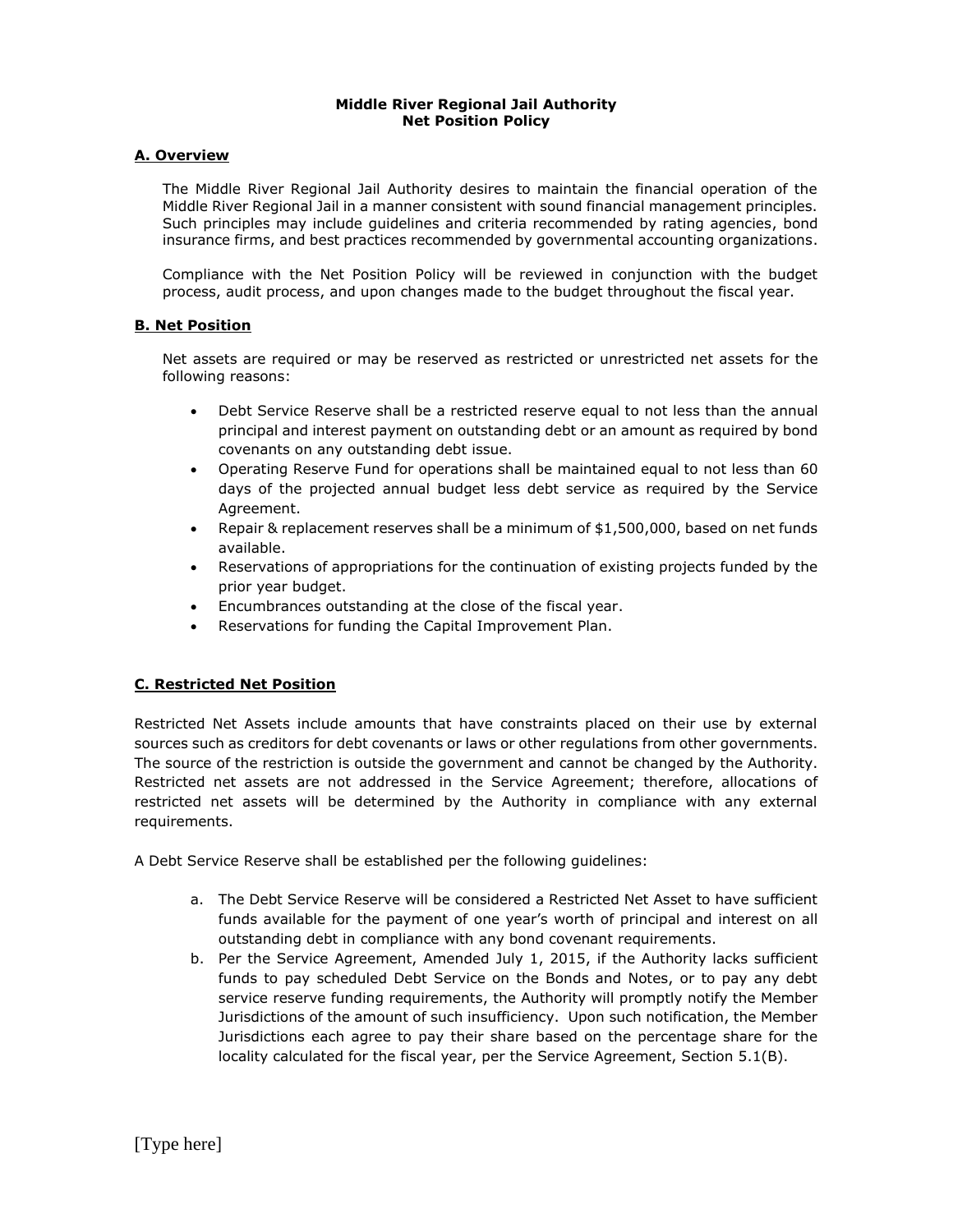- c. At a minimum, the amount of the Debt Service Reserve shall be equal to the annual principal and interest payments due on outstanding debt obligations.
- d. The Debt Service Reserve shall be established as a separate account or in a trust account required by any bond covenant.

#### **D. Unrestricted Net Position**

Unrestricted net assets are not addressed in the Service Agreement; therefore, allocations of unrestricted net assets will be determined by the Authority following the guidelines of this policy.

The Unrestricted Net Position balance shall be equal to the amount as reported in the annual financial report at the close of the fiscal year. Unrestricted net assets shall be used for purposes of unanticipated expenditures during the fiscal year, and to meet required operating and capital reserves.

The Authority grants approval to the Authority Finance Committee to transfer funds between the Unrestricted Net Asset Reserves based on the operational and capital needs of the facility. Reserve Funds that may be needed in a timely manner can be approved by the Finance Committee and will be appropriated in a subsequent budget amendment.

After the close of the fiscal year, the Authority Finance Committee shall:

- Review the unrestricted net position balance.
- Determine that the cash flow of the Authority is adequate to fund the next year's operations.
- Determine reservations of net assets in accordance with this policy.
- Funds in excess of the Debt Service Reserve, the Operating Reserve Fund, and carry forward appropriations and encumbrances unexpended at fiscal year-end, shall be given first consideration to fund the Repair and Replacement Reserves and then consider the balance for the Capital Improvement Plan.

#### **I. Operating Reserve Fund**

- 1. Per the Service Agreement, effective July 1, 2015, the Authority shall establish an Operating Reserve Fund in each of its Annual Budgets in an amount equal to not less than 60 days of its projected annual operating budget for each year less debt service.
	- a. The Operating Reserve Fund shall be considered an Unrestricted Net Asset.
	- b. The Operating Reserve Fund will be used to cover periods of revenue shortfall if the Authority's revenues are not sufficient to cover its Net Operating Expenses.

#### **II. Repair and Replacement Reserves**

- 1. The Authority shall establish and maintain Repair and Replacement Reserves for capital assets.
	- a. The Repair and Replacement Reserves shall be considered an Unrestricted Net Asset.
	- b. Appropriations from these reserves should be planned and require approval of the Authority during the annual budget process.
	- c. These reserves may also be appropriated for unanticipated emergency repairs or replacements during the fiscal year, not funded in the annual budget.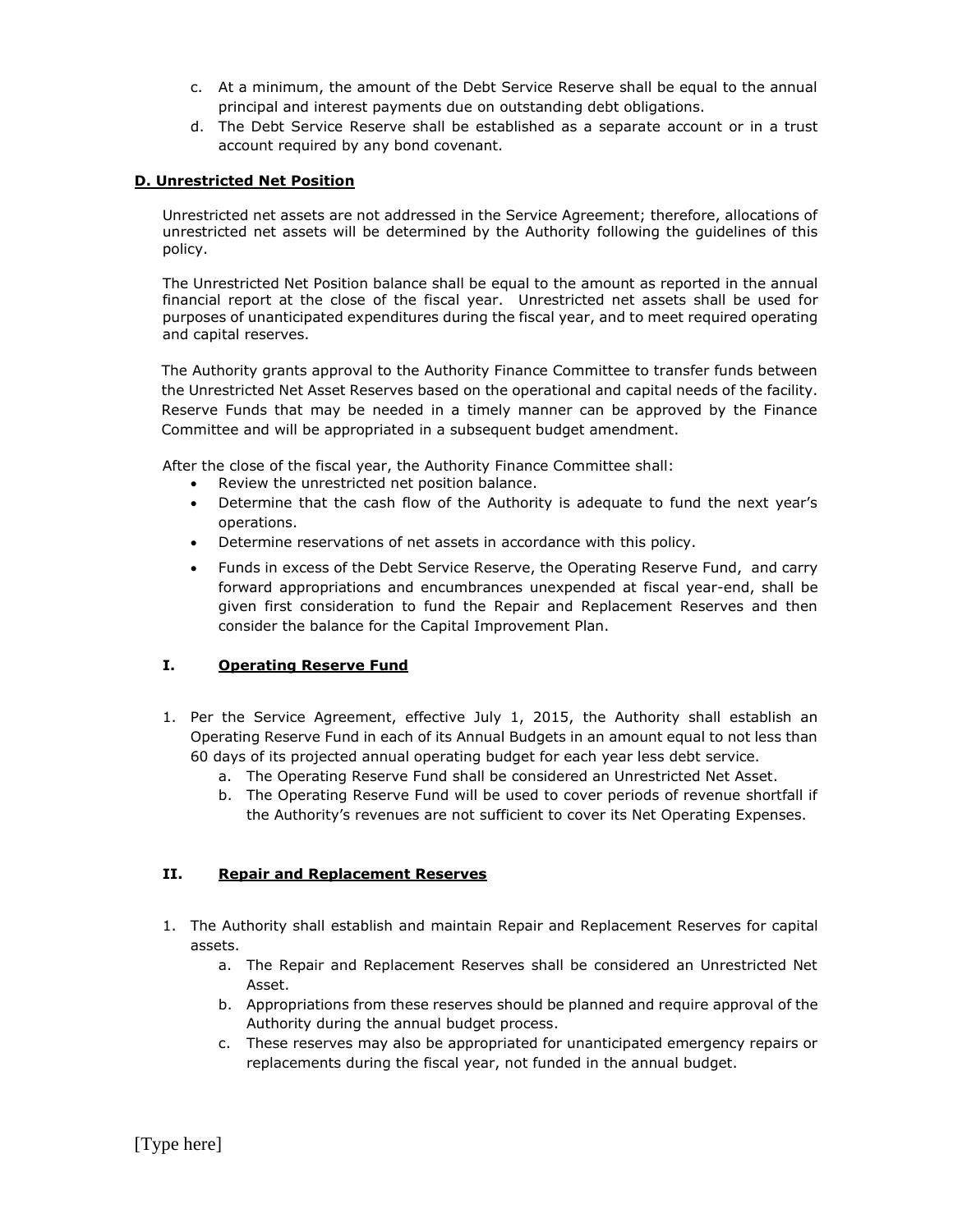- d. The Authority should replenish these reserves within a three-year time period. If the reserves cannot be funded through Unrestricted Net Position, the Authority should plan to replace the reserves during the annual budget process.
- e. These reserves are categorized as:
	- i. \$600,000 Mechanical Systems Reserve to include heating/cooling /ventilation systems and generators.
	- ii. \$500,000 Building Maintenance Reserve to include replacement of major components of the facility including but not limited to the ceilings, roof repairs/replacements, lighting, floors, sidewalks, paving, electrical systems, plumbing systems, fire alarm systems.
	- iii. \$350,000 Technology Reserve to include the purchase of servers, network infrastructure systems, software, communication systems to include radios and telephones, technology systems for security systems.
	- iv. \$50,000 Vehicle/Equipment Reserve to include transportation vans, vehicles, grounds equipment, laundry and kitchen equipment.

Approved: June 1, 2021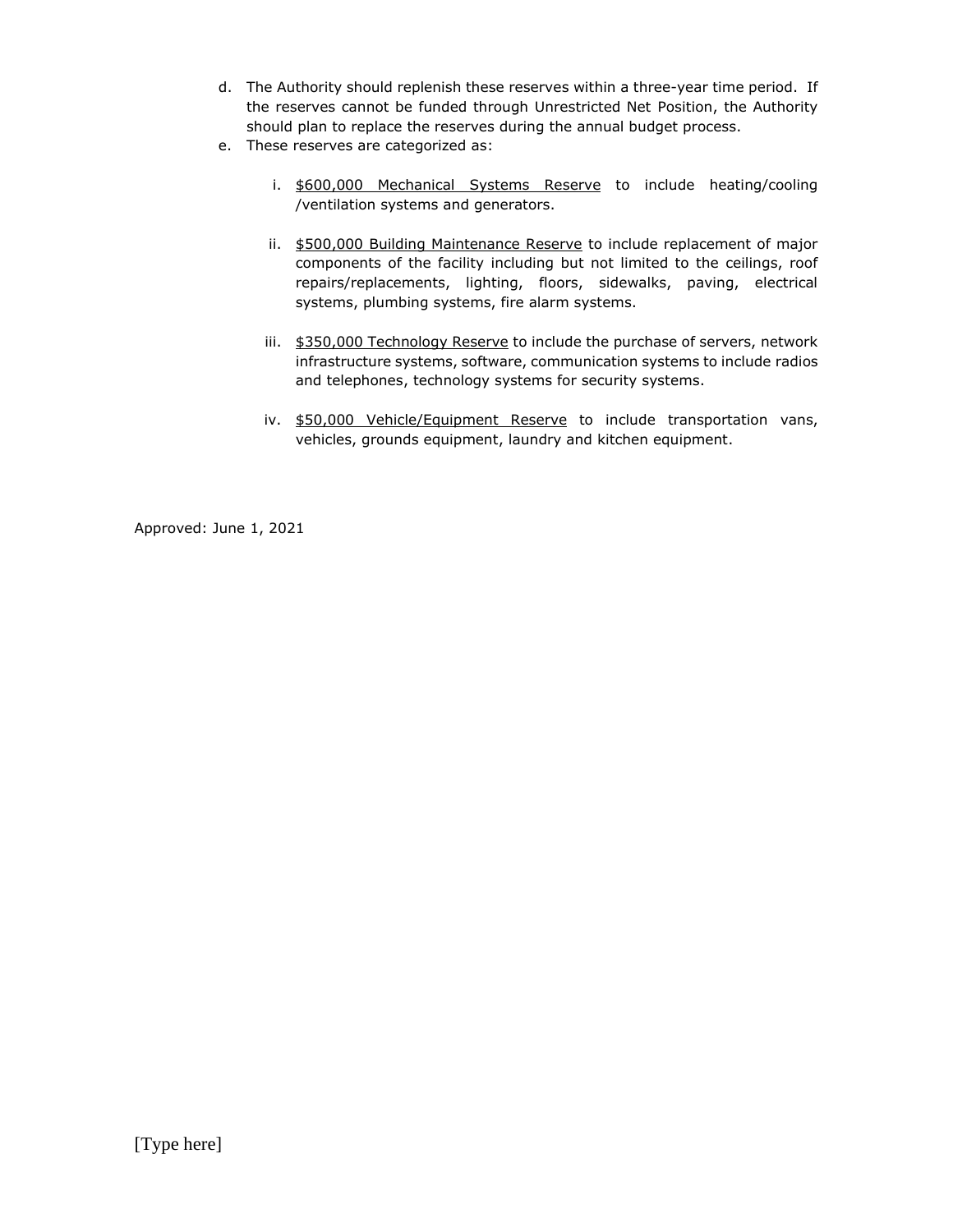# **Middle River Regional Jail Net Assets Policy**

# A. Overview

The Authority desires to maintain the financial operation of the Middle River Regional Jail in a manner consistent with sound financial management principles. Such principles may include guidelines and criteria recommended by rating agencies and bond insurance firms.

Compliance with net asset policy will be reviewed in conjunction with the budget process, audit process and upon changes made to the budget throughout the fiscal year.

#### B. Reserved net assets

Net assets may be reserved for the following reasons:

-Reservations for the continuation of existing projects funded by the prior year budget.

-Reservations for funding of planned projects in a future period to reduce the financial demands placed upon a subsequent budget.

-Reservations to maintain compliance with debt covenants from outstanding revenue bonds. The following additional restrictions currently apply:

> -Reserve for operations shall be maintained equal to 60 days of the projected annual budget less debt service.

-Repair & replacement reserve shall be a minimum of \$250,000.

#### C. Unreserved-undesignated net assets

Unreserved net assets shall be used for purposes of unanticipated expenditures, to provide for cash flow reserves during the fiscal year due to the timing difference between the receipt of revenues and disbursement of expenditures, and to meet desired reserves.

Per the Service Agreement, as amended June 2003, if the Authority lacks sufficient funds to pay scheduled debt service on the bonds, the Authority will promptly notify the member jurisdictions of the amount of such insufficiency. Annual surplus allocations are not addressed in the Service Agreement, therefore, surplus allocations will be determined by the Authority following the guidelines of this policy.

After the close of the fiscal year, the Authority will:

-Review positive variances of revenues over expenditures.

-Determine that the cash flow of the Authority is adequate to fund the next year's operations.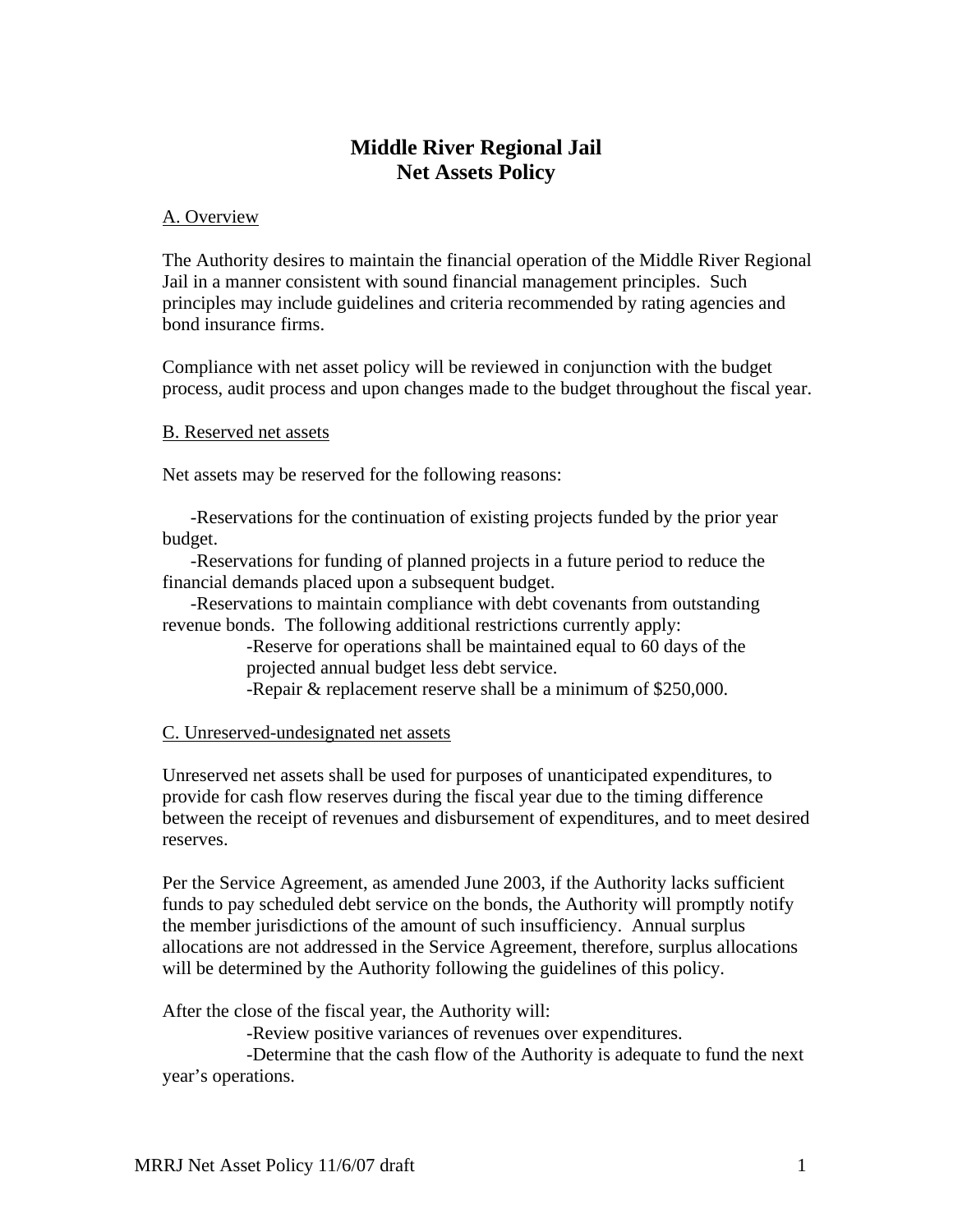-Determine reservations of net assets in accordance with section B above.

-If the above requirements are satisfactory, the Authority will refund the members 2/3 of the positive variance remaining. Such refund will be reflected on the second, third and fourth quarterly billings to the members.

- If the above requirements are satisfactory, remaining 1/3 of the positive variance will be allocated 75% to the future expansion reserve and 25% to the operating reserve within the Middle River Regional Jail fund.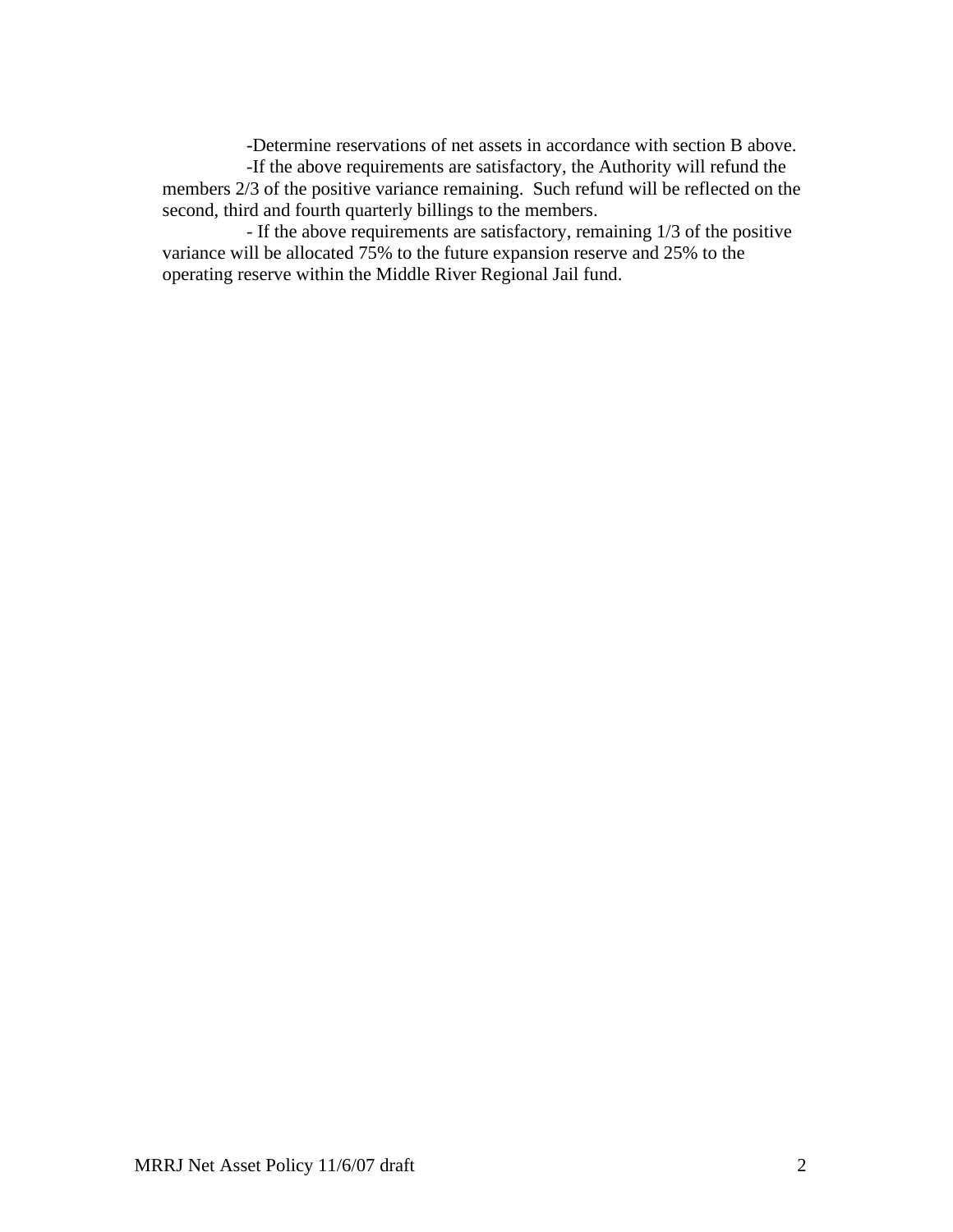#### **MIDDLE RIVER REGIONAL JAIL Expansion and Renovation Summary May 27, 2021**

|                         |                                           |                       |    | <b>CONSTRUCTION COST</b> |     | <b>TOTAL PROJECT COST</b> |                 |                            |
|-------------------------|-------------------------------------------|-----------------------|----|--------------------------|-----|---------------------------|-----------------|----------------------------|
| Item                    | <b>Description</b>                        | <b>Square Footage</b> |    | <b>ESTIMATE</b>          |     | <b>ESTIMATE</b>           | Priority        |                            |
| <b>Renovation</b>       |                                           |                       |    |                          |     |                           |                 |                            |
| Renovation              | <b>Water Heater</b>                       | 200,000 \$            |    | 1,000,000                |     | \$1,216,727               |                 |                            |
| Renovation              | Lighting                                  | 200,000 \$            |    | 2,000,000                |     | \$2,433,454               |                 |                            |
| Renovation              | Lobby Security                            | 150 \$                |    | 27,953                   |     | \$37,161                  |                 |                            |
| Renovation              | <b>Professional Visitation</b>            | 1,576 \$              |    | 157.600                  |     | \$224.852                 |                 |                            |
| Renovation              | <b>Food Services</b>                      | 896 \$                |    | 89,600                   |     | \$127,835                 |                 |                            |
| Renovation              | <b>Mental Health Office</b>               | $2,891$ \$            |    | 144,550                  |     | \$236,589                 |                 |                            |
|                         | Subtotal                                  |                       |    | $3,419,703$ \$           |     | 4,276,619                 |                 | THIS IS CONSTRUCTION COST  |
|                         |                                           |                       |    |                          |     |                           |                 |                            |
| Expansion               |                                           |                       |    |                          |     |                           |                 |                            |
| <b>Support Services</b> | Warehouse and Maintenance                 | $4,254$ \$            |    | 867,696                  |     | \$1,135,027               |                 |                            |
|                         | Subtotal                                  | 4,254 \$              |    | $867,696$ \$             |     | 1,135,027                 |                 |                            |
|                         |                                           |                       |    |                          |     |                           |                 |                            |
| Expansion               |                                           |                       |    |                          |     |                           |                 |                            |
| <b>Support Services</b> | Inmate Medical Unit                       | 7,900 \$              |    | 3,048,347                | -\$ | 3,786,277                 |                 |                            |
| <b>Support Services</b> | Inmate Laundry                            | $2,500$ \$            |    | 964,667                  | \$  | 1,198,189                 |                 |                            |
| <b>Support Services</b> | <b>Administration Space</b>               | $5,100$ \$            |    | 1,967,920                | -S  | 2,444,305                 |                 |                            |
| <b>Support Services</b> | Inmate Food Service                       | $3,500$ \$            |    | 1,350,534                | \$  | 1,677,464                 | \$<br>9,106,236 |                            |
|                         | Subtotal (indicated as 24,320 SF on plan) | $19,000$ \$           |    | 7,331,468                |     | \$9,106,236               |                 | THIS IS TOTAL PROJECT COST |
|                         |                                           |                       |    |                          |     |                           |                 |                            |
| Administration          | <b>Financial Software</b>                 |                       | \$ | 575,000 \$               |     | 575,000                   |                 |                            |
|                         | Subtotal                                  |                       |    | 575,000                  | - S | 575,000                   |                 |                            |
|                         |                                           |                       |    |                          |     |                           |                 |                            |
| Total                   |                                           |                       |    | 12,193,866               | -S  | 15,092,881                |                 |                            |
| Total without software  |                                           |                       |    | 11,618,866               | -\$ | 14,517,881                |                 |                            |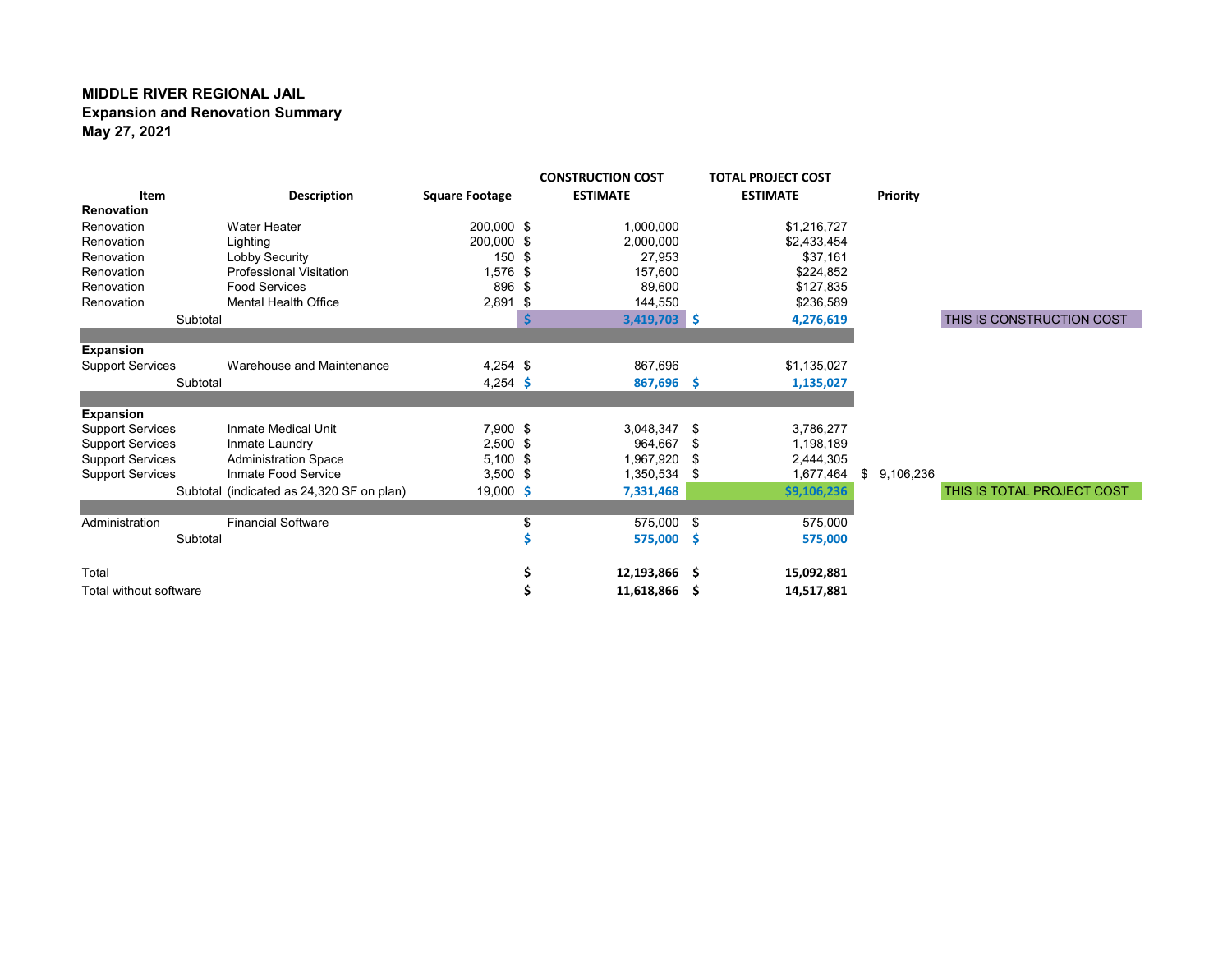| <b>MIDDLE RIVER REGIONAL JAIL</b>                                     |          | A <sub>1</sub> | A2                                                          | A <sub>3</sub> | A5     | A <sub>6</sub> | <b>A7</b> | E1     | F1           |               |              |           |
|-----------------------------------------------------------------------|----------|----------------|-------------------------------------------------------------|----------------|--------|----------------|-----------|--------|--------------|---------------|--------------|-----------|
| <b>Expansion and Renovation Summary</b>                               |          |                |                                                             |                |        |                |           |        |              |               |              |           |
| May 27, 2021                                                          |          |                |                                                             |                |        |                |           |        |              |               |              |           |
|                                                                       |          |                |                                                             |                |        |                |           |        | <b>WEST</b>  | <b>MAINT/</b> |              |           |
|                                                                       |          |                | RENO ONLY RENO ONLY RENO ONLY RENO ONLY RENO ONLY RENO ONLY |                |        |                |           |        | <b>ADMIN</b> | <b>WARE</b>   | <b>TOTAL</b> |           |
| <b>VADOC PART I FORMULA</b>                                           |          |                |                                                             |                |        |                |           |        | SUPP 1st     | <b>FULL</b>   |              |           |
| <b>Community Custody Facility</b>                                     |          |                |                                                             |                |        |                |           |        |              |               |              |           |
| MEANS COSTS (2019 Const Cost Data)                                    |          | 193.61         |                                                             |                |        |                |           |        |              |               |              | PER SF    |
| MARSHAL & SWIFT MULTIPLIER                                            | x        | 1.0608         |                                                             |                |        |                |           |        |              |               |              |           |
| MEDIAN COST PER SQ FT                                                 | $\equiv$ | 205.38         |                                                             |                |        |                |           |        |              |               |              | PER SF    |
| INFLATION (Nov 2019 to January 2023 - 38 months)                      | **       | 26.27230136    |                                                             |                |        |                |           |        |              |               |              | PER SF    |
| INFLATED MEDIAN COST PER SQ FT                                        |          | 231.65         |                                                             |                |        |                |           |        |              |               |              | PER SF    |
| 200 INMATES @ 250 SQ FT EA = 50,000 SF; use actual S X                |          | 40,000         |                                                             |                |        |                |           |        |              |               |              | <b>SF</b> |
| MEDIAN CONSTRUCTION COST:                                             |          |                |                                                             |                |        |                |           |        |              |               |              |           |
| **4% to Nov 2020, 4% to Nov 2021, 3.25% to Nov 2022, 1% to Jan 2023 = |          |                |                                                             |                |        |                |           |        |              |               |              | 12.79%    |
|                                                                       |          |                |                                                             |                |        |                |           |        |              |               |              |           |
| <b>Expansion of Existing Jail</b>                                     |          |                |                                                             |                |        |                |           |        |              |               |              |           |
| MEANS COSTS (2019 Const Cost Data)                                    |          | 311.50         | 311.50                                                      | 311.50         | 311.50 | 311.50         | 311.50    | 311.50 | 311.50       | 311.50        |              | PER SF    |
| MARSHAL & SWIFT MULTIPLIER                                            | X        | 1.0608         | 1.06                                                        | 1.06           | 1.06   | 1.06           | 1.06      | 1.06   | 1.06         | 1.06          |              |           |
| MEDIAN COST PER SQ FT                                                 | $=$      | 330.44         | 330.44                                                      | 330.44         | 330.44 | 330.44         | 330.44    | 330.44 | 330.44       | 330.44        |              | PER SF    |
| INFLATION (Nov 2019 to January 2023 -38 months)                       | $***$    | 42.26962385    | 42.27                                                       | 42.27          | 42.27  | 42.27          | 42.27     | 42.27  | 42.27        | 42.27         |              | PER SF    |
| INFLATED MEDIAN COST PER SQ FT                                        |          | 372.71         | 372.71                                                      | 372.71         | 372.71 | 372.71         | 372.71    | 372.71 | 372.71       | 372.71        |              | PER SF    |
| 200 INMATES @ 400 SQ FT EA = 80,000 SF                                | X        | 139,949        |                                                             |                |        |                |           |        | 19,000       | 4,254         |              | <b>SF</b> |
| <b>MEDIAN CONSTRUCTION COST:</b>                                      | $=$      | \$52,160,227   |                                                             |                |        |                |           |        | \$7,081,468  | \$1,585,392   | \$8,666,859  |           |
| **4% to Nov 2020, 4% to Nov 2021, 3.25% to Nov 2022, 1% to Jan 2023 = |          |                |                                                             |                |        |                |           |        |              |               |              | 12.79%    |

| PLANNING STUDY PROJECT ESTIMATE<br>(EXCLUSIVE OF BONDS OR FINANCING)                                                                                                                                                                                                                                                                                                                                                                                                                                                                  | <b>LOCALITY</b><br><b>REQUESTED</b><br>COST                                                                                        | <b>LOCALITY</b><br><b>COST</b>                                                                                                | <b>LOCALITY</b><br><b>COST</b>                                                                                                   | <b>LOCALITY</b><br><b>COST</b>                                                                                        | <b>LOCALITY</b><br><b>COST</b>                                                                                        | <b>LOCALITY</b><br>REQUESTED REQUESTED REQUESTED REQUESTED REQUESTED REQUESTED<br><b>COST</b>                         | <b>LOCALITY</b><br><b>COST</b>                                                                                        | <b>LOCALITY</b><br>REQUESTED REQUESTED<br>COST                                                                          | <b>LOCALITY</b><br><b>COST</b>                                                                                   |                                                                                                                                 |                        |
|---------------------------------------------------------------------------------------------------------------------------------------------------------------------------------------------------------------------------------------------------------------------------------------------------------------------------------------------------------------------------------------------------------------------------------------------------------------------------------------------------------------------------------------|------------------------------------------------------------------------------------------------------------------------------------|-------------------------------------------------------------------------------------------------------------------------------|----------------------------------------------------------------------------------------------------------------------------------|-----------------------------------------------------------------------------------------------------------------------|-----------------------------------------------------------------------------------------------------------------------|-----------------------------------------------------------------------------------------------------------------------|-----------------------------------------------------------------------------------------------------------------------|-------------------------------------------------------------------------------------------------------------------------|------------------------------------------------------------------------------------------------------------------|---------------------------------------------------------------------------------------------------------------------------------|------------------------|
| <b>PART I - PROJECT CONSTRUCTION COSTS</b><br>BUILDING CONSTRUCTION COST<br>SITEWORK (1.5 ACRES @ \$350,000/ACRE = \$875,000)<br><b>PART I PROJECT CONSTRUCTION COSTS SUBTOTAL:</b>                                                                                                                                                                                                                                                                                                                                                   | 52,160,227<br>875,000<br>53,035,227                                                                                                | $\mathbf{0}$<br>$\mathbf{0}$                                                                                                  | $\mathbf{0}$<br>$\Omega$                                                                                                         | $\mathbf 0$<br>$\mathbf{0}$                                                                                           | $\mathbf 0$<br>$\mathbf{0}$                                                                                           | $\mathbf{0}$<br>$\Omega$                                                                                              | $\mathbf{0}$<br>$\Omega$                                                                                              | 7,081,468<br>150,000<br>7,231,468                                                                                       | 75,000                                                                                                           | 1,585,392 \$8,666,859<br>\$225,000<br>1,660,392 \$8,891,859                                                                     |                        |
| <b>PART II - PROJECT SPECIFIC COSTS</b><br>~CREDIT FOR COST OF OUTDOOR RECREATION AREAS<br>~CREDIT FOR COST OF MAINTENANCE & WAREHOUSE<br>~GEN POP HOUSING - FUTURE BUNKING (program SF)<br>~EDUCATION-MULTI-PURPOSE - FUTURE BUNKING (prog SF)<br><b>WATER HEATER UPGRADE</b><br><b>LIGHTING UPGRADE</b><br>RENOVATION OF EXISTING JAIL - PUBLIC LOBBY<br>RENOVATION OF EXISTING JAIL - VISITATION<br>RENOVATION OF EXISTING JAIL - MENTAL HEALTH ADMIN<br>RENOVATION OF EXISTING JAIL - FOOD SERVICES<br>UTILITY RELOCATION         | $-3,923,506$<br>$-792,696$<br>25.135.856<br>721,564<br>1.000.000<br>2,000,000<br>27,953<br>157,600<br>144,550<br>89,600<br>400.000 | 1.000.000                                                                                                                     | 2,000,000                                                                                                                        | 27,953                                                                                                                | 157,600                                                                                                               | 144,550                                                                                                               | 89,600                                                                                                                | 100,000                                                                                                                 | $-792,696$                                                                                                       | -792,696<br>$\Omega$<br>$\Omega$<br>1.000.000<br>2,000,000<br>27,953<br>157,600<br>144,550<br>89.600<br>100,000                 |                        |
| <b>PART II PROJECT SPECIFIC COSTS SUBTOTAL:</b>                                                                                                                                                                                                                                                                                                                                                                                                                                                                                       | 24.960.922                                                                                                                         | 1.000.000                                                                                                                     | 2.000.000                                                                                                                        | 27.953                                                                                                                | 157,600                                                                                                               | 144.550                                                                                                               | 89,600                                                                                                                | 100,000                                                                                                                 | $-792.696$                                                                                                       |                                                                                                                                 | 2,727,007 \$11,618,867 |
| <b>PART III - OTHER PROJECT COSTS</b><br>A/E FEES (8% PART I + PART II CREDITS AND FUT BUNK)<br>A/E FEES (12% PART II - PART II CREDITS AND FUT BUNK)<br><b>CBCP / PLANNING STUDY</b><br><b>VALUE ENGINEERING STUDY</b><br>FF&E (\$20/SF) INCLUDING COST OF SERVICES<br>COMMUNICATIONS/DATA EQUIPMENT (\$1/SF)<br>TEST BORINGS/TESTING/SPEC INSP (1% of Construction)<br>SURVEY, TOPO & UTILITY LOCATOR<br>PRINTING & REPRODUCTION<br>PERMITS, FEES & CONNECTION CHARGES (1% of Construction<br><b>PART III OTHER COSTS SUBTOTAL:</b> | 5,934,116<br>458.364<br>139.515<br>50,000<br>4.343.060<br>139,949<br>530,352<br>30,000<br>10.000<br>521,602<br>12,156,959          | $\mathbf{0}$<br>120,000<br><b>NOT INCL</b><br>5,606<br>$\mathbf{0}$<br>$\mathbf{0}$<br>$\Omega$<br>1.121<br>10,000<br>136.727 | $\mathbf{0}$<br>240,000<br><b>NOT INCL</b><br>11,212<br>$\overline{0}$<br>$\mathbf{0}$<br>$\Omega$<br>2.242<br>20,000<br>273.454 | $\mathbf{0}$<br>3.354<br><b>NOT INCL</b><br>157<br>3.000<br>150<br>$\mathbf{0}$<br>$\mathbf{0}$<br>31<br>280<br>6.972 | $\mathbf{0}$<br>18.912<br><b>NOT INCL</b><br>883<br>31.520<br>1,576<br>$\Omega$<br>$\Omega$<br>177<br>1.576<br>54.644 | $\mathbf{0}$<br>17.346<br><b>NOT INCL</b><br>810<br>57.820<br>2,891<br>$\Omega$<br>$\Omega$<br>162<br>1,446<br>80.475 | $\mathbf{0}$<br>10.752<br><b>NOT INCL</b><br>502<br>17,920<br>896<br>$\mathbf{0}$<br>$\Omega$<br>100<br>896<br>31,067 | 578,517<br>12,000<br><b>NOT INCL</b><br>27,587<br>380,000<br>19,000<br>72.315<br>20,000<br>5.517<br>73,315<br>1,188,251 | 69,416<br>$\Omega$<br><b>NOT INCL</b><br>3,243<br>85.074<br>4,254<br>16.604<br>10,000<br>649<br>8,677<br>197,916 | 647,933<br>422,364<br>$\Omega$<br>50,000<br>575.334<br>28,767<br>88.919<br>30,000<br>10.000<br>116,189<br>1.969.505<br>$\Omega$ |                        |
| CONTINGENCY (8% OF PART I AND PART II)                                                                                                                                                                                                                                                                                                                                                                                                                                                                                                | 6.239.692                                                                                                                          | 80,000                                                                                                                        | 160,000                                                                                                                          | 2.236                                                                                                                 | 12.608                                                                                                                | 11.564                                                                                                                | 7.168                                                                                                                 | 586.517                                                                                                                 | 69,416                                                                                                           | 929.509<br>$\Omega$                                                                                                             |                        |
| <b>TOTAL CONSTRUCTION COSTS:</b>                                                                                                                                                                                                                                                                                                                                                                                                                                                                                                      | 96,392,799                                                                                                                         | 1.216.727                                                                                                                     | 2.433.454                                                                                                                        | 37.161                                                                                                                | 224,852                                                                                                               | 236,589                                                                                                               | 127,835                                                                                                               | 9,106,236                                                                                                               | 1,135,027                                                                                                        | 14,517,881<br>$\Omega$                                                                                                          |                        |
| <b>TOTAL PROJECT COST:</b>                                                                                                                                                                                                                                                                                                                                                                                                                                                                                                            | \$96,392,799                                                                                                                       | \$1,216,727                                                                                                                   | \$2,433,454                                                                                                                      | \$37.161                                                                                                              | \$224,852                                                                                                             | \$236,589                                                                                                             | \$127,835                                                                                                             | \$9,106,236                                                                                                             | \$1,135,027                                                                                                      | 14,517,881                                                                                                                      |                        |
| 25% of TOTAL PROJECT COST                                                                                                                                                                                                                                                                                                                                                                                                                                                                                                             |                                                                                                                                    | \$304.182                                                                                                                     | \$608.364                                                                                                                        | \$9,290                                                                                                               | \$56,213                                                                                                              | \$59,147                                                                                                              |                                                                                                                       | \$31,959 \$2,276,559                                                                                                    | \$283,757                                                                                                        | 3.629.470                                                                                                                       |                        |